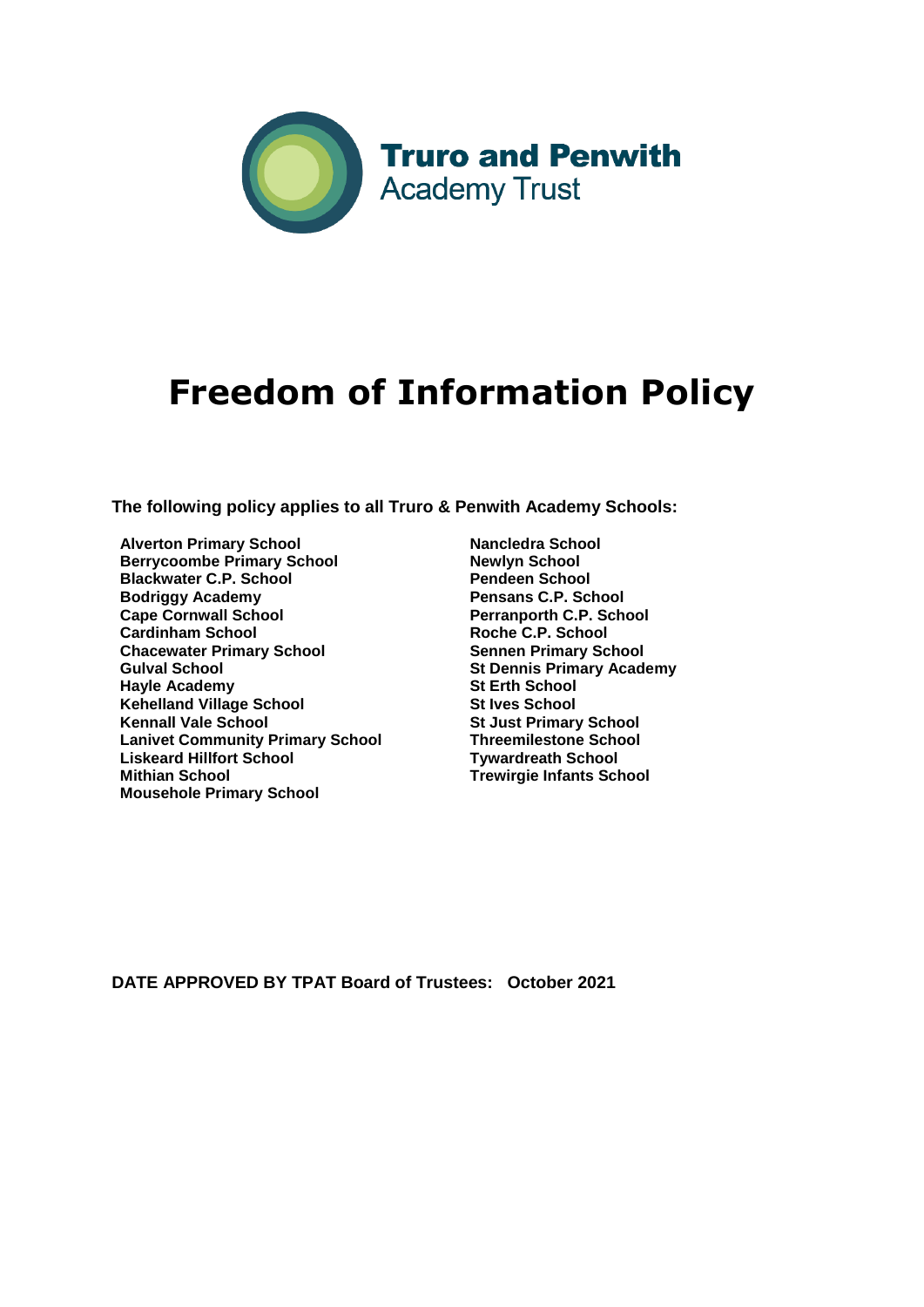## **Contents**

| $1$ . | Introduction                |
|-------|-----------------------------|
| 2.    | Background                  |
| 3.    | Scope                       |
| 4.    | Obligations and duties      |
| 5.    | <b>Publications Scheme</b>  |
| 6.    | Dealing with Requests       |
| 7.    | Exemptions                  |
| 8.    | <b>Public Interest Test</b> |
| 9.    | Charging                    |
| 10.   | Responsibilities            |
| 11.   | Complaints                  |

## Appendices

- 1. Procedure for Dealing with requests
- 2. Exemptions
- 3. Applying the Public Interest Test
- 4. Charging
- 5. Standard Letters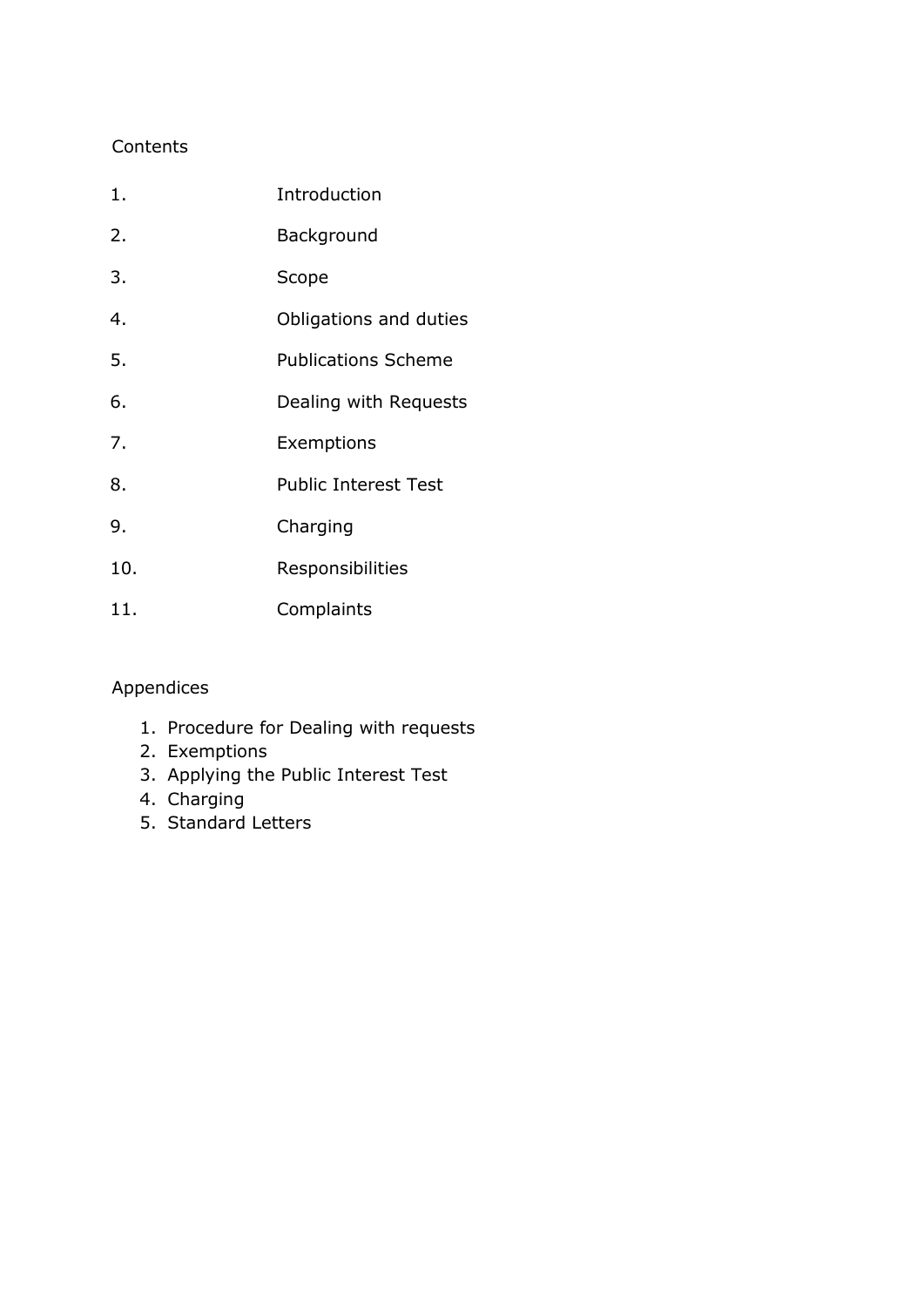#### **1. INTRODUCTION**

The Board of Trustees and the Local Governing Body in each academy has overall responsibility for ensuring that the Freedom of Information Act 2000 (FoIA) is complied with by each academy within the Trust. Some aspects, such as charging are at the discretion of the Trust.

The Trust is committed to the FoIA and to the principles of accountability and the general right of access to information, subject to legal exemptions. This policy outlines the Trust's responses to the Act and a framework for managing requests which is followed by all academies within the Trust.

Within this document the term 'academy' refers to each individual academy within the Trust.

#### **2. BACKGROUND**

The FoIA (or "the Act") came fully into force on January 1 2005. Under the Act, any person has a legal right to ask for access to information held by an academy within the Trust. They are entitled to be told whether the academy holds the information, and to receive a copy, subject to certain exemptions.

The information which the academies routinely makes available to the public is included in the Publication Scheme. Requests for other information should be dealt with in accordance with the statutory guidance. While the Act assumes openness, it recognises that certain information is sensitive. There are exemptions to protect the information.

The Act is fully retrospective, so any past records which the academies hold are covered by the Act.

The Trust uses the Information and Records Management Society Records Management Toolkit for Schools for guidance on retention periods. The Toolkit can be accessed on line at:

[http://www.irms.org.uk/resources/information-guides/199-rm-toolkit-for](mailto:head@kehelland.cornwall.sch.uk)[school](mailto:head@kehelland.cornwall.sch.uk)

It is an offence to wilfully conceal, damage or destroy information in order to avoid responding to an enquiry, so it is important that no records that are the subject of an enquiry are amended or destroyed.

Requests under FoI could be addressed to anyone employed by the academy; so all staff need to be aware of the process for dealing with requests. All requests for information received should be referred to the TPAT Director of Business and Finance, who will decide firstly if the request is an FOIA request and secondly how it is to be dealt with and by whom. Requests must be made in writing, (including email), and should include the enquirers name and correspondence address, and state what information they require. They do not have to mention the Act, nor do they have to say why they want the information. There is a duty to respond to all requests, telling the enquirer whether or not the information is held, and supplying any information that is held, except where exemptions apply.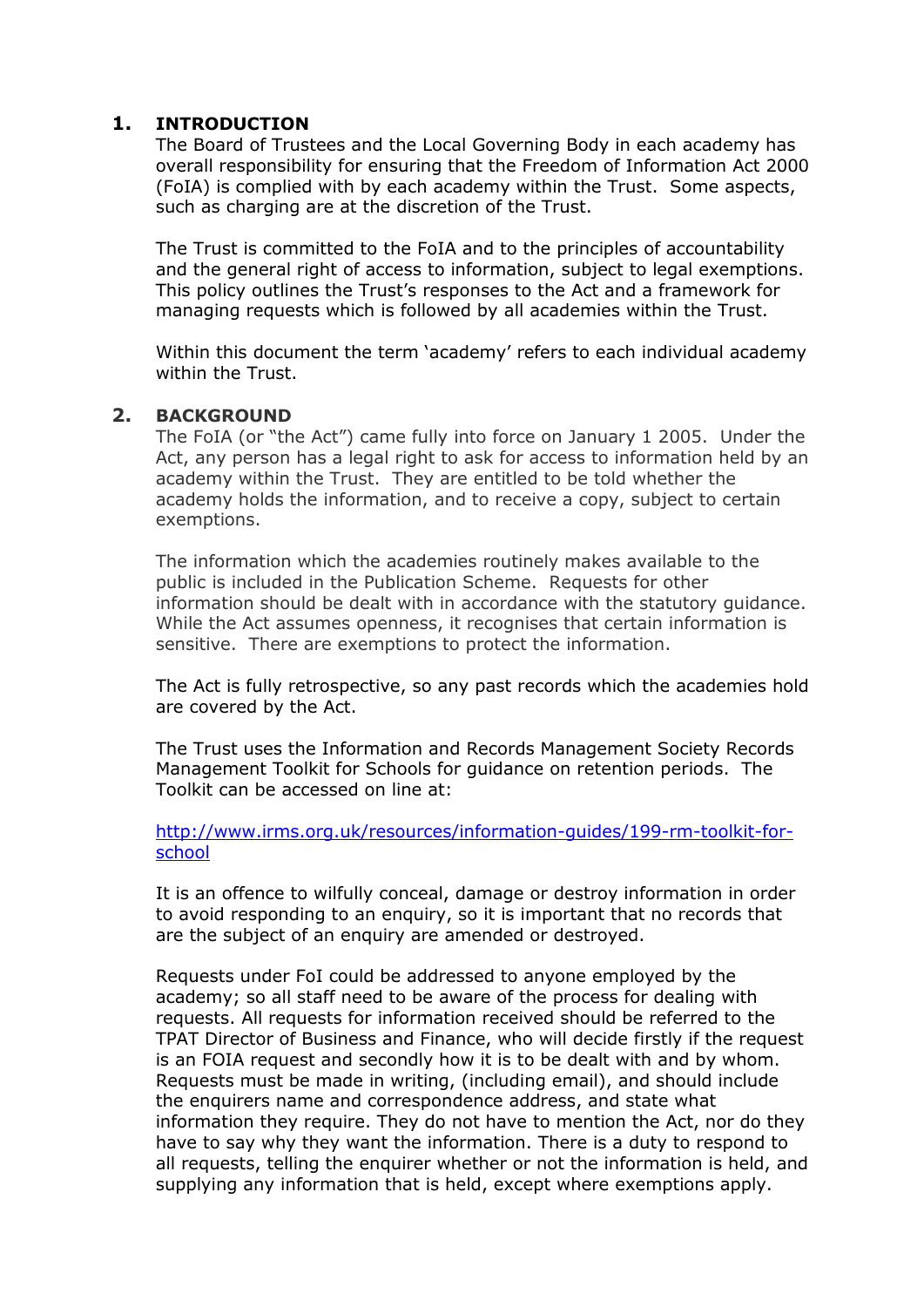There is no need to collect data in specific response to a FoI enquiry. There is a time limit of **20 working day** days excluding school holidays for responding to the request.

#### **3. SCOPE**

The FoI Act joins the Data Protection Act and the Environmental Information Regulations as legislation under which anyone is entitled to request information from the Trust's academies.

Requests for personal data are still covered by the Data Protection Act ("the DPA"). Individuals can request to see what information the academy holds about them. This is known as a Subject Access Request, and must be dealt with accordingly. Requests for information about anything relating to the environment – such as air, water, land, the natural world or the built environment and any factor or measure affecting these – are covered by the Environmental Information Regulations (EIR). They also cover issues relating to Health and Safety. For example queries about chemicals used in the academy or on Trust land, phone masts, car parks etc. would all be covered by the EIR. Requests under EIR are dealt with in the same way as those under FoIA, but unlike FoIA requests, they do not need to be written and can be verbal. The ability of data controllers to charge for providing information also varies between the schemes so requestors/applicants always be prepared to modify a request if it is too large for an academy to reasonably comply with.

If any element of a request to the academy includes personal or environmental information, these elements must be dealt with under DPA or EIR. Any other information is a request under FoIA, and must be dealt with accordingly.

#### **4. OBLIGATIONS AND DUTIES**

The Trust recognises its duty to provide advice and assistance to anyone requesting information. Academies will respond to straightforward verbal requests for information, and will help enquirers to put more complex verbal requests into writing so that they can be handled under the Act.

The Trust recognises its duty to tell enquirers whether or not academies hold the information they are requesting unless exempted from this duty (the duty to confirm or deny), and provide access to the information held in accordance with the procedures laid down in Appendix 1.

#### **5. PUBLICATION SCHEME**

The Trust has adopted the Model Publication Scheme for Schools approved by the Information Commissioner.

The Publication Scheme and the materials it covers will be readily available from the office staff at the individual academy. It is also published on the appropriate websites. See appendix 6 for individual school information.

#### **6. DEALING WITH REQUESTS**

Academies will respond to all requests in accordance with the procedures in Appendix 1 and will ensure all staff are aware of the procedures.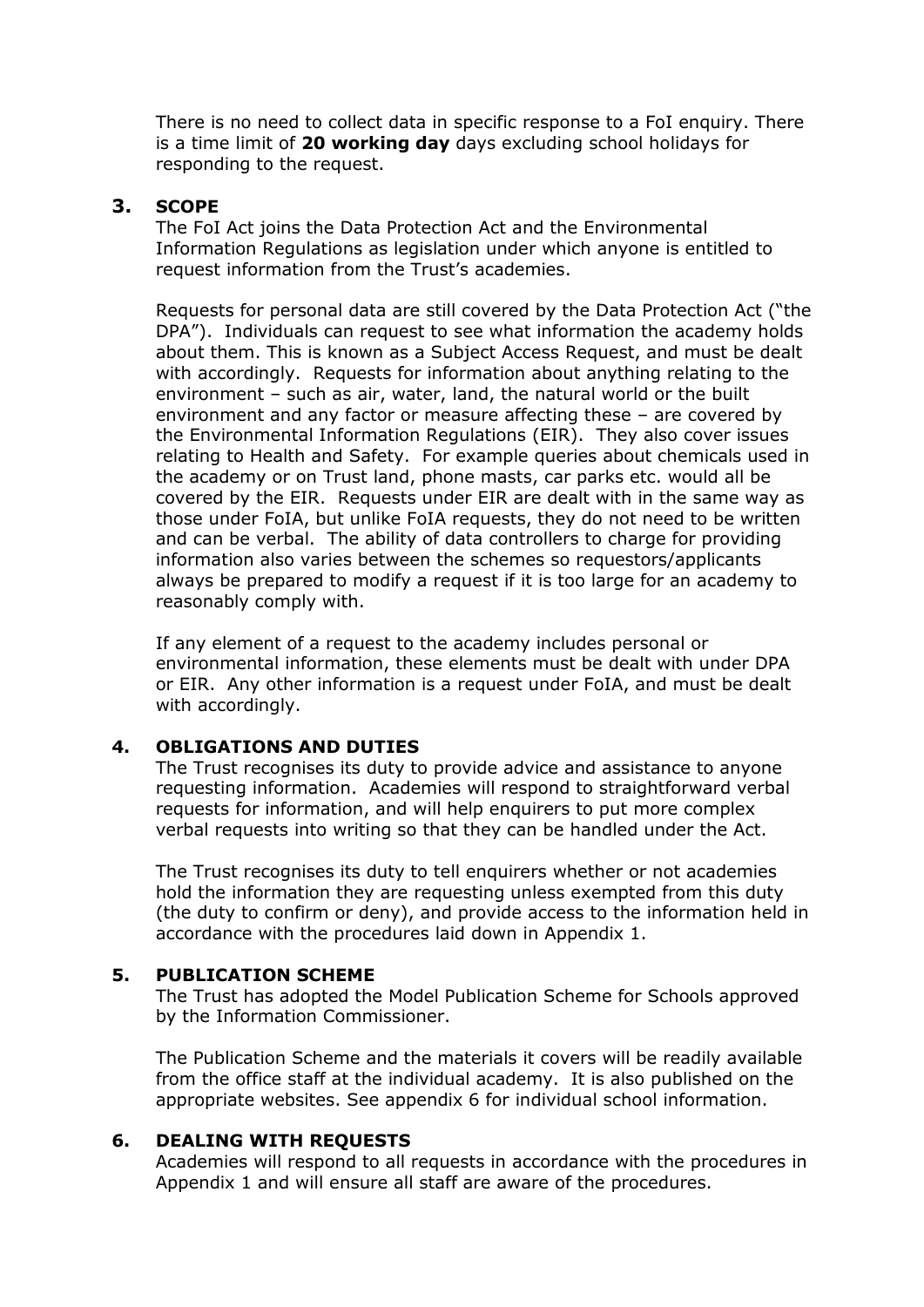#### **7. EXEMPTIONS**

Certain information is subject to either absolute or qualified exemptions. The exemptions are listed in Appendix 2 but their application can be complex and legal advice may be needed at times.

When an academy wishes to apply a qualified exemption to a request, the public interest test procedures will be applied to determine if public interest in applying the exemption outweighs the public interest in disclosing the information.

A register of requests will be maintained where an academy has refused to supply information, and the reasons for the refusal. The register will be retained for at least 5 years from the date of the request.

#### **8. PUBLIC INTEREST TEST DEALING WITH REQUESTS**

Unless it is in the public interest to withhold information, it has to be released. Academies will apply the Public Interest Test before any qualified exemptions are applied. For information on applying the Public Interest Test see Appendix 3.

#### **9. CHARGING**

Most information will be freely available through the academy's website. Enquirers will be directed to the website if the information they request is available on it.

The Trust reserves the right to charge a fee for complying with requests for information under FOI, other than information available through its website. The fees must be calculated according to FoI regulations, (see Appendix 4) and the person notified of the charge before information is supplied.

The Trust reserves the right to refuse to supply information where the cost of doing so exceeds the statutory maximum, currently £450.

#### **10. RESPONSIBILITIES**

The Trust has delegated responsibility for compliance with the FoIA to the Headteacher in each of its academies.

The Trust designates the Director of Business and Finance with providing a single point of reference for FoI and EIR, co-ordinate related policies and procedures, co-ordinate requests and responses for information, and will also co-ordinate responses to all enquiries and be a point of reference for advice and staff training.

#### **11. COMPLAINTS**

Any comments or complaints will be dealt with through the academy's normal complaints procedure. Copies of which are available upon request. The academy will maintain records of all complaints and their outcome.

If on investigation the academy's original decision is upheld, then the Academy has a duty to inform the complainant of their right to appeal to the Information Commissioner's office.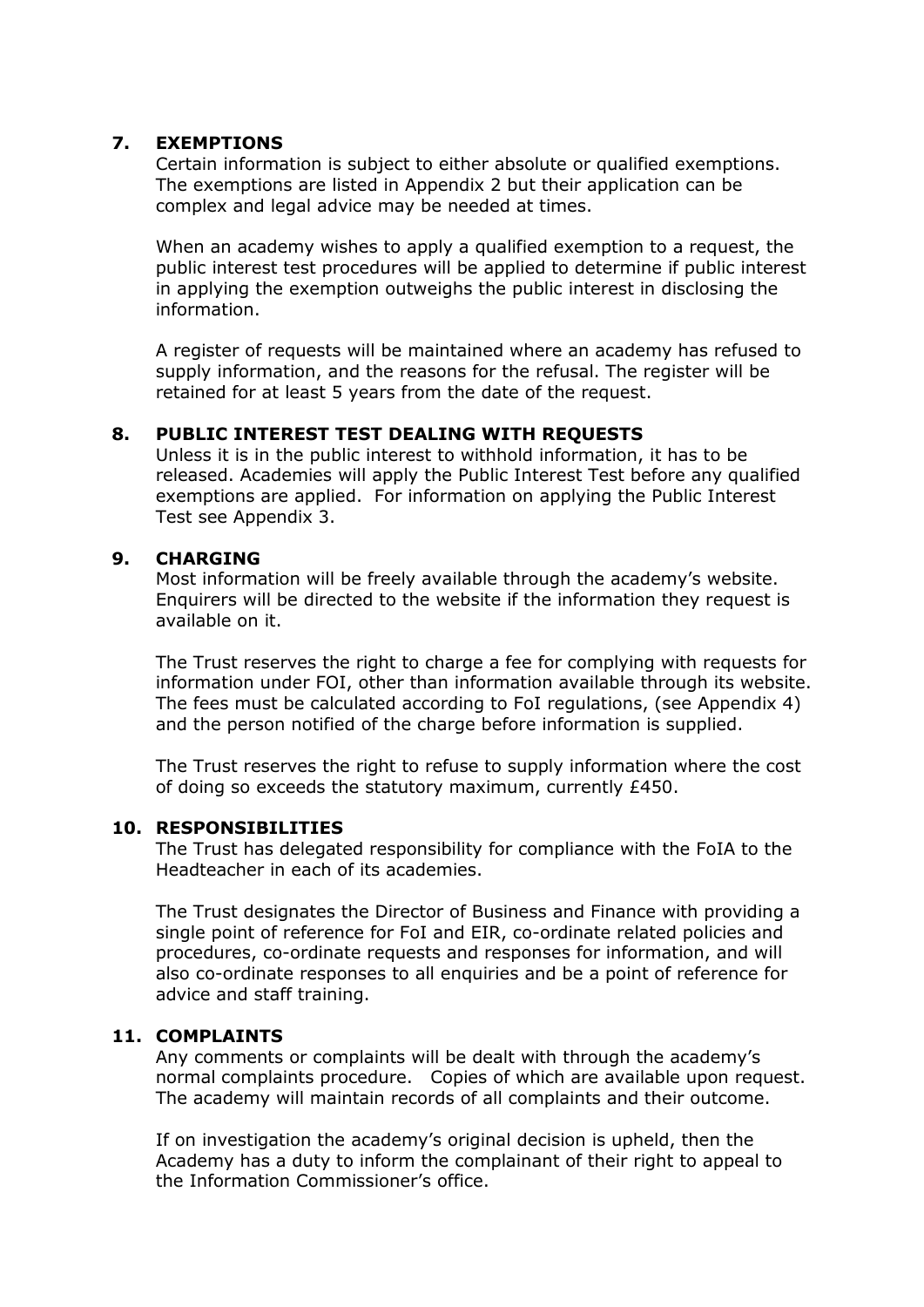Appeals should be made in writing to the Information Commissioner's office at the following address:

Complaints Resolution **Information Commissioner's Office** Wycliffe House Water Lane Wilmslow Cheshire SK9 5AF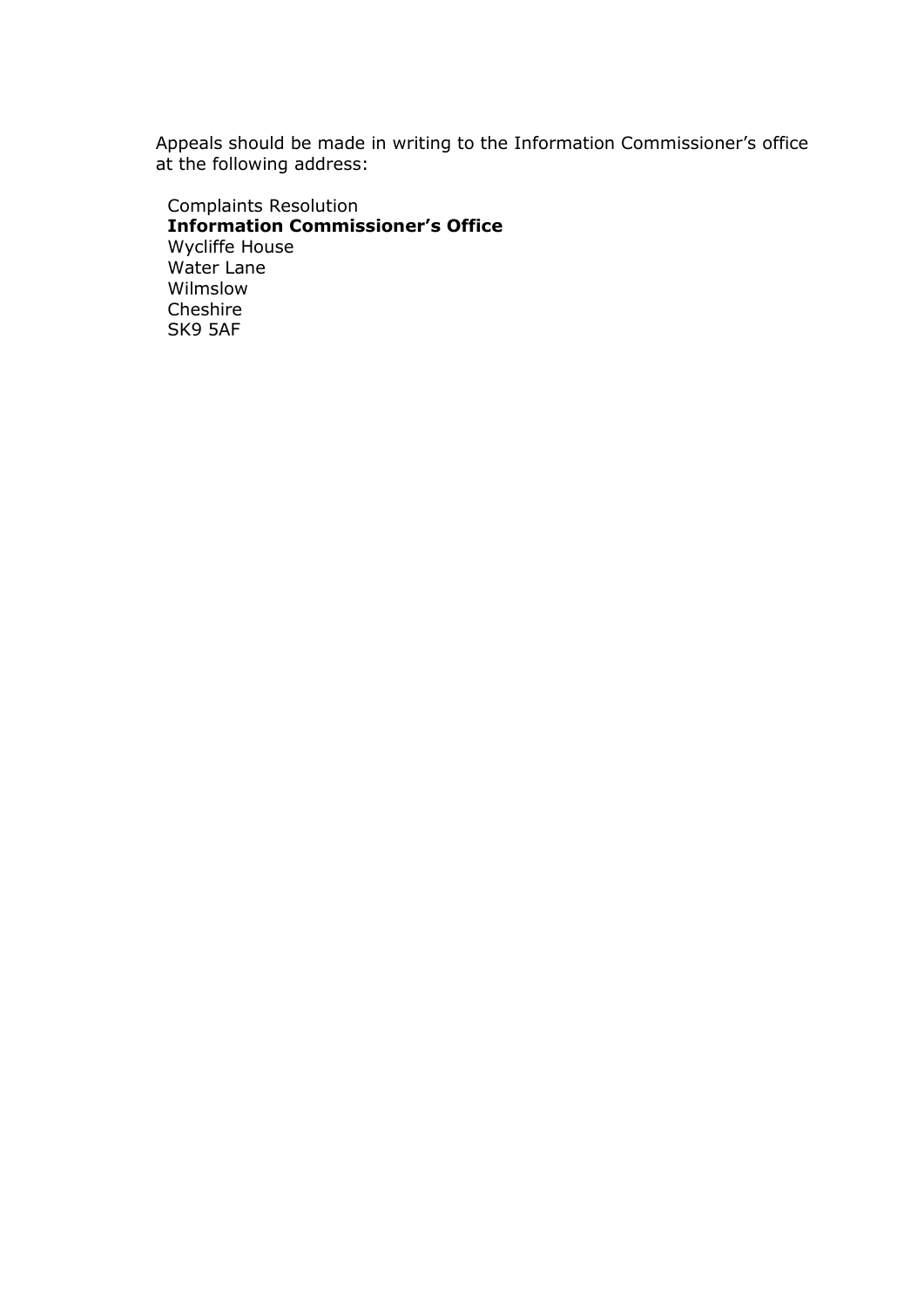## **Appendix 1**

## **1. Procedure for Dealing with Requests**

To handle a request for information the Trust, local governing body or delegated person will need to ask themselves a series of questions. These are set out below and shown on pages 12 - 13 as process maps.

#### **2. Is it a FOI request for information?**

A request for information may be covered by one, or all, of three information rights:

**Data Protection enquiries** (or subject access requests) are ones where the enquirer asks to see what personal information the academy holds about the enquirer. If the enquiry is a Data Protection request, follow the Trust's Data Protection Policy guidance.

*Environmental Information Regulations enquiries* are ones which relate to air, water, land, natural sites, built environment, flora and fauna, and health, and any decisions and activities affecting any of these. These could therefore include enquiries about recycling, phone masts, school playing fields, car parking etc. If the enquiry is about environmental information, follow the guidance on the IC's website or the DEFRA website.

*FOI enquiries* are concerned with all other information and the reasoning behind decisions and policies. The request does not have to mention the FOI Act. All requests for information that are not data protection or environmental information requests are covered by the FOI Act.

## **3. Is this a valid FOI request for information?**

A FOI request should:

- be **in writing**, including email or FAX;
- · **state the enquirer's name and correspondence address** (email addresses are allowed);
- · **describe the information requested**  there must be enough information to be able to identify and locate the information; and  $\cdot$  not be covered by one of the other pieces of legislation.

In cases where the enquiry is ambiguous assist the enquirer to describe more clearly the information requested. Where possible, establish direct contact. The aim is to clarify the nature of the information requested and not to determine the aims or motivation of the enquirer. If you notify the enquirer that you need further information to enable you to answer, you do not have to deal with the request until the further information is received. The response time limit starts from the date this is received.

Verbal enquiries are not covered by the FOI Act. Such enquiries can be dealt with where the enquiry is relatively straightforward and can be dealt with satisfactorily. However, for more complex enquiries, and to avoid disputes over what was asked for, you should ask the enquirer to put the request in writing or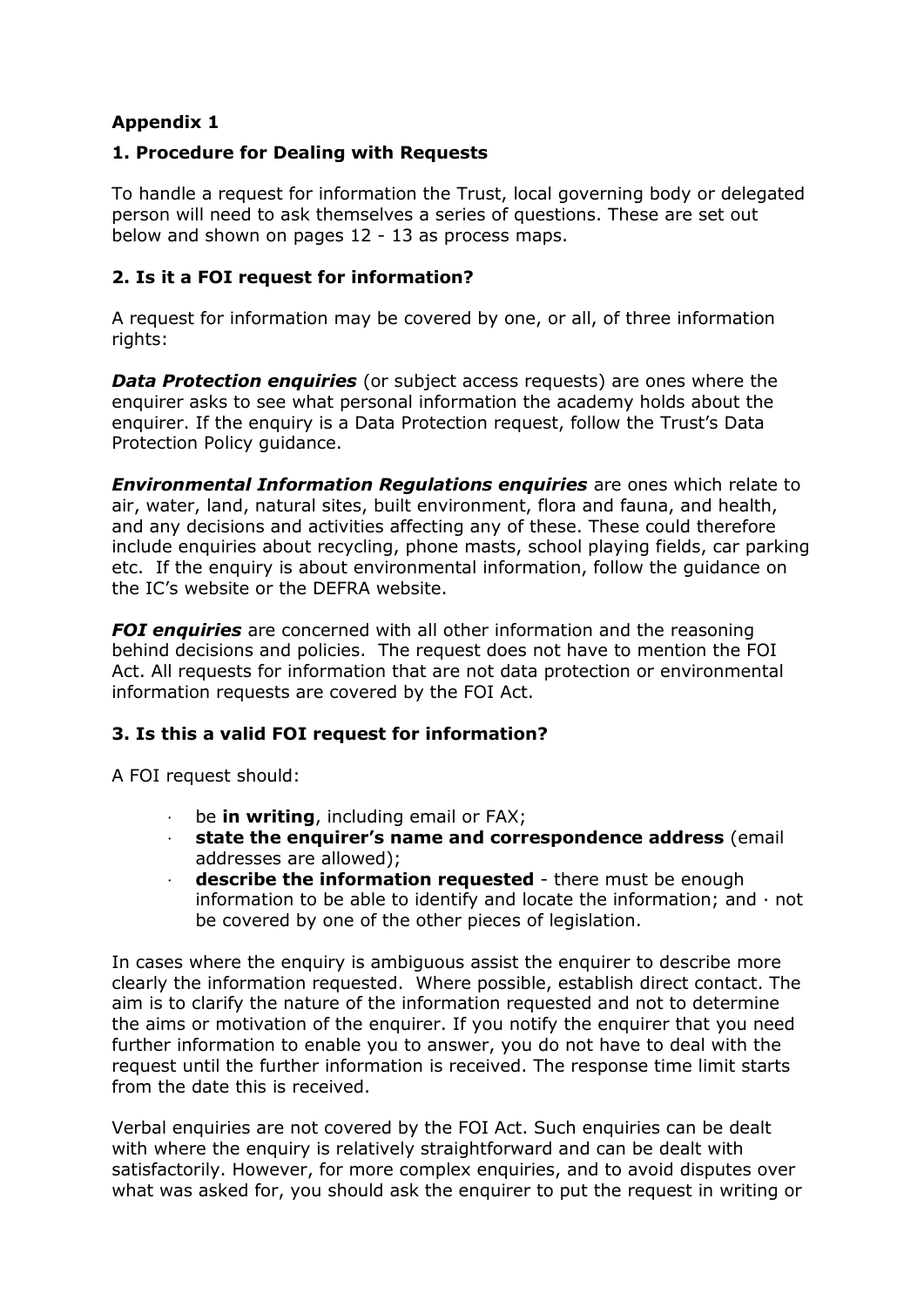email, when the request will become subject to FOI. Verbal requests which fall under the Environmental Information Regulations will be accepted. However, enquirers will be asked to put them in writing if their request is unclear.

## **4. Does the academy hold the information?**

"Holding" information means information relating to the business of the academy:

- · That the academy has **created**, or
- · That the academy has **received from another** body or person, or
- · **held by another** body **on** the **academy's behalf**.

Information means both hard copy and digital information, including email.

If the academy does not hold the information, you do not have to create or acquire it just to answer the enquiry, although a reasonable search should be made before denying that you have got information the academy might be expected to hold.

## **5. Has the information requested already been made public?**

If the information requested is already in the public domain, for instance through your Publication Scheme or on your website, direct the enquirer to the information and explain how to access it.

#### **6. Is the request vexatious or manifestly unreasonable (if an EIR) or repeated?**

The Act states that there is no obligation to comply with vexatious requests. This is taken to mean a request which is designed to cause inconvenience, harassment or expense rather than to obtain information, and would require a substantial diversion of resources or would otherwise undermine the work of the academy. This however does not provide an excuse for bad records management.

## **7. Can the academy transfer a request to another body?**

If the information is held by another public authority, such as your local authority, first check with them that they hold it, then transfer the request to them. You must notify the enquirer that you do not hold the information and to whom you have transferred the request. You should answer any parts of the enquiry in respect of information your academy does hold.

## **8. Could a third party's interests be affected by disclosure?**

It is not intended to include otherwise valid requests in which the applicant may make complaints or vent frustrations. In addition, you do not have to comply with repeated identical or substantially similar requests from the same applicant unless a "reasonable" interval has elapsed between requests.

Consultation of third parties may be required if their interests could be affected by release of the information requested, and any such consultation may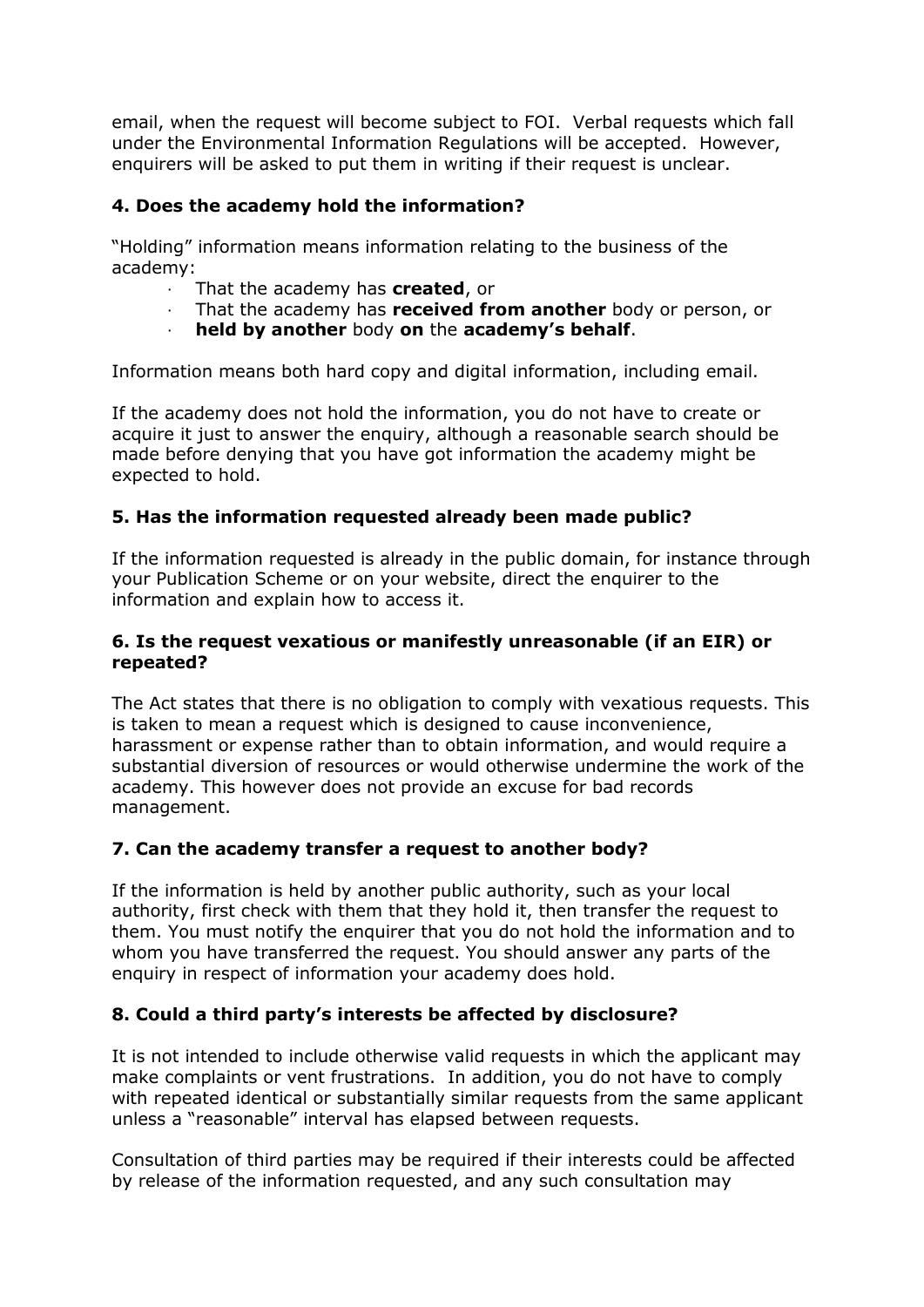influence the decision. You do not need to consult where you are not going to disclose the information because you will be applying an exemption.

Consultation will be necessary where:

- disclosure of information may affect the legal rights of a third party, such as the right to have certain information treated in confidence or rights under Article 8 of the European Convention on Human Rights;
- · the views of the third party may assist you to determine if information is exempt from disclosure, or
- $\cdot$  the views of the third party may assist you to determine the public interest.

#### **9. Does an exemption apply?**

The presumption of the legislation is that you will disclose information unless the Act provides a specific reason to withhold it. There are more than 20 exemptions. They are set out in Appendix 2 and are mainly intended to protect sensitive or confidential information.

Only where you have real concerns about disclosing the information should you look to see whether an exemption might apply. Even then, where the potential exemption is a qualified exemption, you need to consider the public interest test to identify if the public interest in applying the exemption outweighs the public interest in disclosing it. Therefore, unless it is in the public interest to withhold the information, it has to be released. Appendix 3 contains guidance on conducting a public interest test.

#### **10. What if the request is for personal information?**

Personal information requested by the subject of that information is exempt under the FOI Act as such information is covered by the Data Protection Act. Individuals must, therefore, continue to make a 'subject access request' under the Data Protection Act if they wish to access such information.

#### **11. What if the details contain personal information?**

Personal information requested by third parties is also exempt under the FOI Act where release of that information would breach the Data Protection Act. If a request is made for a document (e.g. Governing Body minutes) which contains personal information whose release to a third party would breach the Data Protection Act, the document may be issued by blanking out the relevant personal information by masking the passages which are not to be disclosed and then photocopying the redacted copy so nothing shows through. The blank passages should be annotated with the exemption that applies.

On no account must you use the computer to rewrite the document or email and simply delete the exempted passages so that the resulting document appears as though they did not exist.

The one circumstance where this would be permissible would be where the only redacted parts are personal information such as people's names and the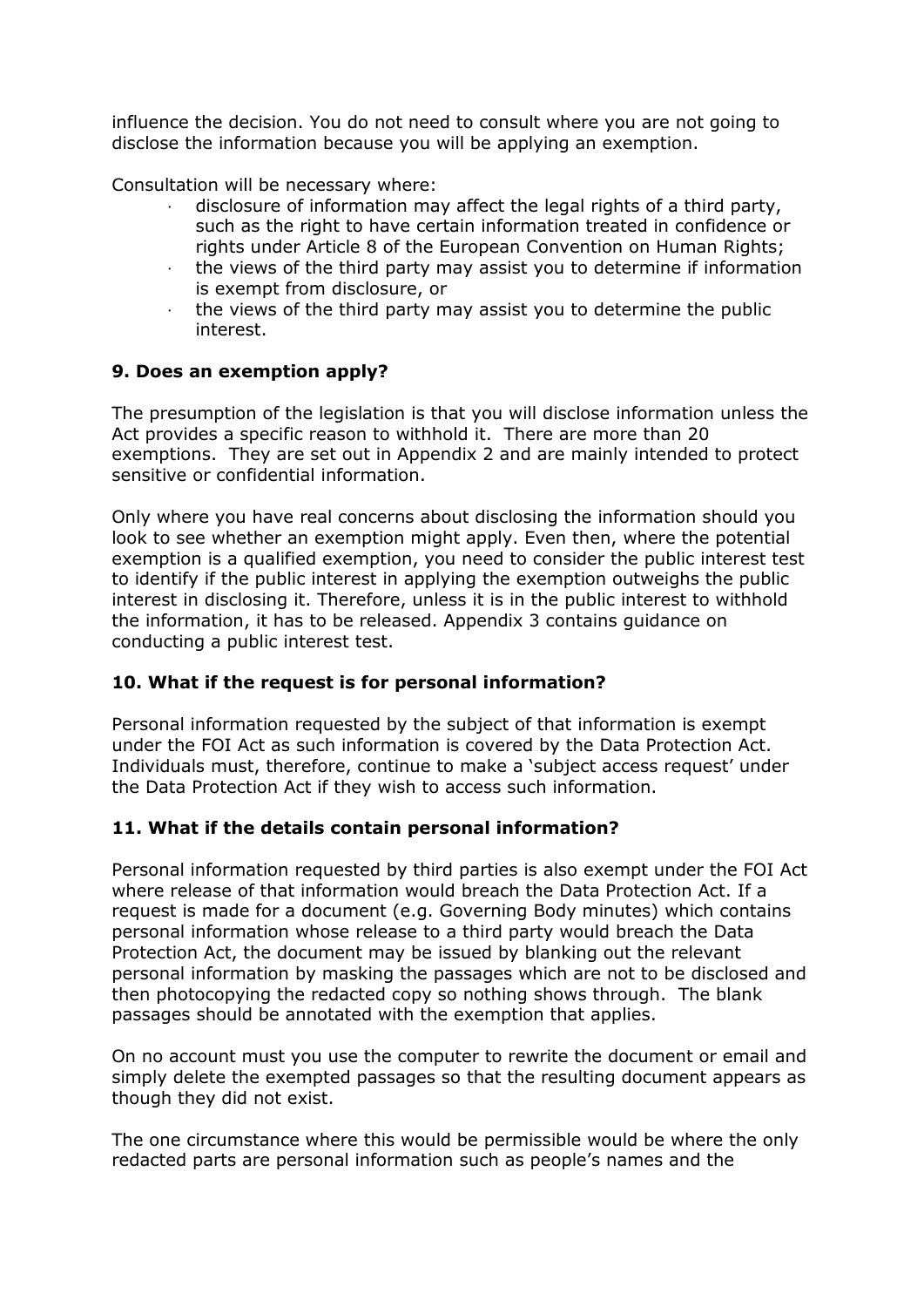covering letter explains this. An order to this effect is to be made under section 10(4) of the Act.

#### **12. How much can we charge?**

The Act allows governing bodies to charge for providing information. For further information, see Appendix 4

The first step is to determine if the threshold (currently £450) would be exceeded. Staff costs should be calculated at £25 per hour. You can take account of the costs of determining if the information is held, locating and retrieving the information, and extracting the information from other documents. You cannot take into account the costs involved in determining whether information is exempt.

If a request would cost less than the appropriate limit, (currently  $£450$ ) the academy can only charge for the cost of informing the applicant whether the information is held, and communicating the information to the applicant (e.g. photocopying, printing and postage costs).

If a request would cost more than the appropriate limit,  $(E450)$  the academy can turn the request down, answer and charge a fee, or answer and waive the fee.

If the Trust decides to charge a fee, and does not have other powers to do so, it can charge on the basis of the costs outlined in Appendix 4.

Academies will however wish to consider whether calculating the cost of the fee outweighs the cost of providing the information.

If you are going to charge you must send the enquirer a fees notice and do not have to comply with the request until the fee has been paid. Appendix 4 gives more information on charging.

#### **13. Is there a time limit for replying to the enquirer?**

Compliance with a request must be prompt and certainly within the legally prescribed limit of 20 working days, excluding school holidays. Failure to comply could result in a complaint to the Information Commissioner. The response time starts from the time the request is received. Where you have asked the enquirer for more information to enable you to answer, the 20 days start time begins when this further information has been received.

If information is exempt; explain in the covering letter that the relevant exemptions are marked in the attachments and in the case of non-absolute exemptions, how the public interest test has been considered. See Section 11 above for redaction procedures.

If a qualified exemption applies and you need more time to consider the public interest test, you should reply within the 20 days stating that an exemption applies but include an estimate of the date by which a decision on the public interest test will be made. This should be within a "reasonable" time – in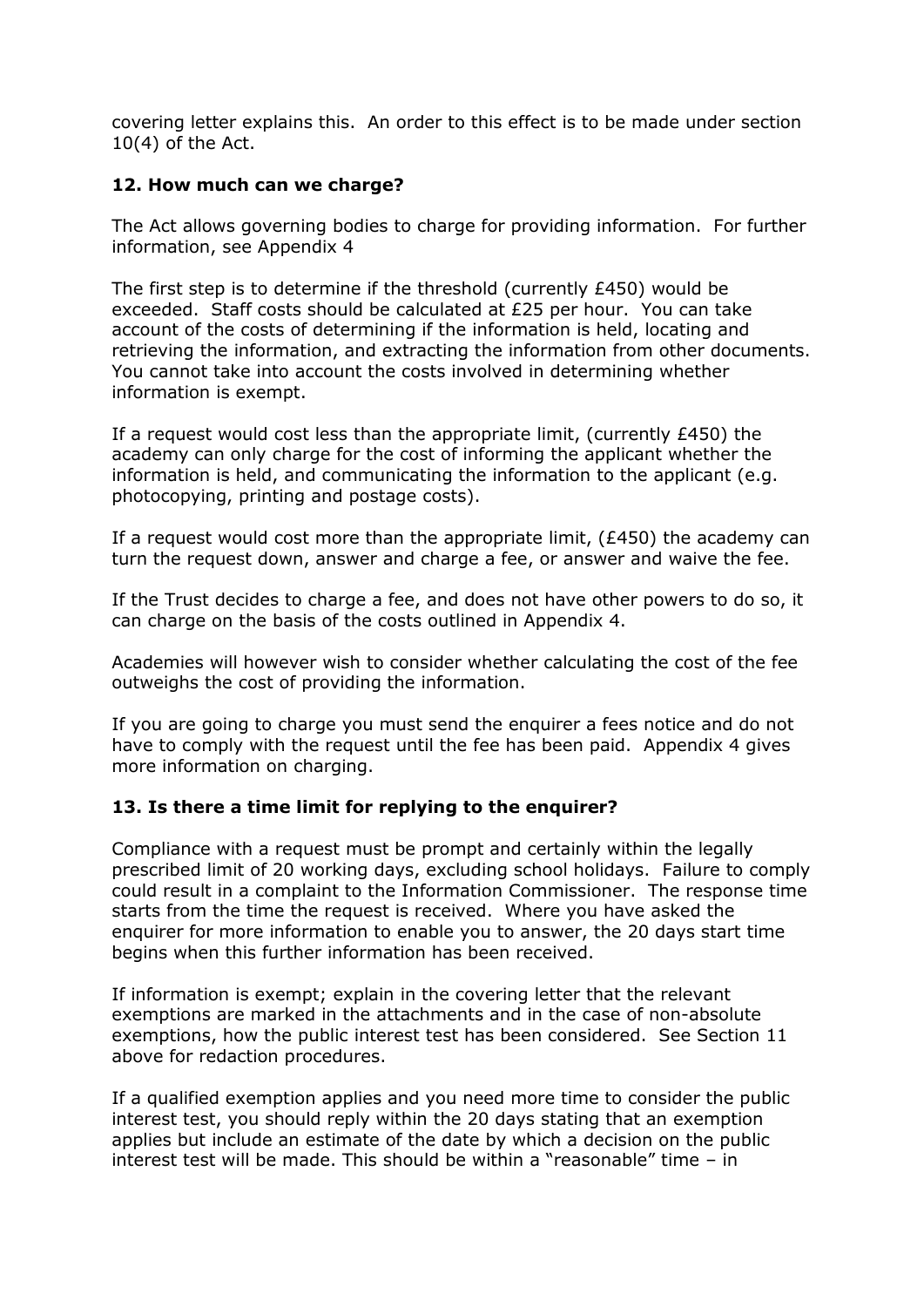practice, it is recommended by the Department that normally this should be within 10 working days.

Where you have notified the enquirer that a charge is to be made the time period stops until payment is received, and then continues again once payment has been received.

## **14. What action is required to refuse a request?**

If the information is not to be provided, the person dealing with the request must immediately contact the person in the academy with delegated responsibility for FOI to ensure that the case has been properly considered and the reasons for refusal are sound. If it is decided to refuse a request, you need to send a refusals notice, which must contain

- i) the fact that the responsible person cannot provide the information asked for;
- ii) which exemption(s) you are claiming apply;
- iii) why the exemption(s) apply to this enquiry (if it is not self-evident);
- iv) reasons for refusal if based on cost of compliance (see Appendix 4);
- v) in the case of non-absolute exemptions, how you have applied the public interest test, specifying the public interest factors taken into account before reaching the decision (see Appendix 3);
- vi) reasons for refusal on vexatious or repeated grounds;
- vii) the internal complaints procedure.

For monitoring purposes and in case of an appeal against a decision not to release the information or an investigation by the Information Commissioner, the responsible person must keep a record of all enquiries where all or part of the requested information is withheld and exemptions are claimed. The record must include the reasons for the decision to withhold the information. Records should be retained for 5 years. There are no requirements to keep records where you have supplied the information requested although academies may wish to do this for statistical information.

## **15. What do I do if someone complains?**

Any written (including email) expression of dissatisfaction - even if it does not specifically seek a review – should be handled through the academy's existing complaints procedure which should be fair and impartial. Wherever practicable the review should be handled by someone not involved in the original decision. When the original request has been reviewed and the outcome is that the information should be disclosed this should be done as soon as practicable. When the outcome is that procedures within the academy have not been properly followed, the academy should review procedures to prevent any recurrence. When the outcome upholds the academy's original decision or action, the applicant should be informed of their right to appeal to the Information Commissioner. The appeal should be made in writing to:

FOI Compliance Team (complaints), Wycliffe House, Water Lane, Wilmslow, Cheshire SK9 5AF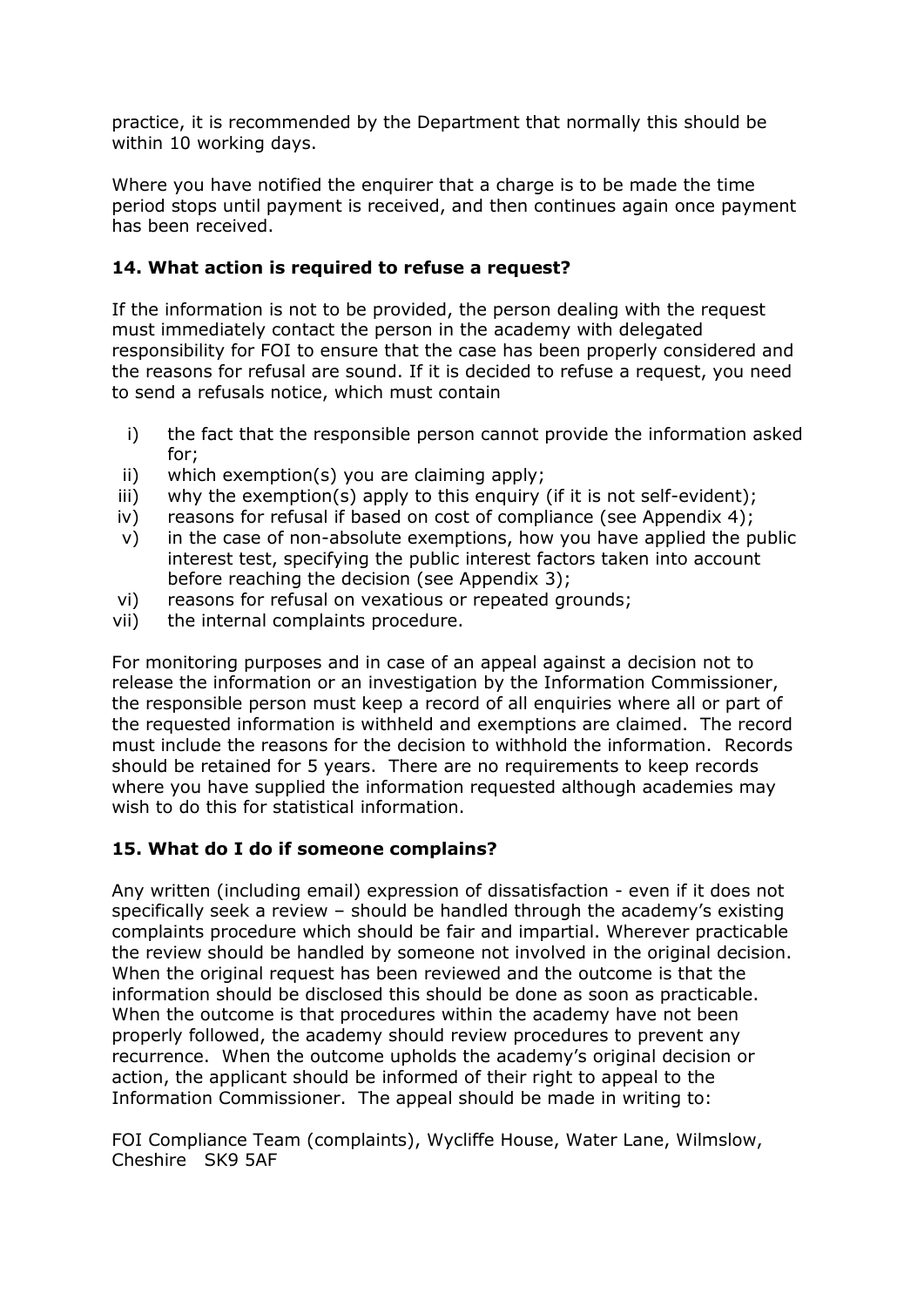## **Appendix 2 Exemptions**

Although decisions on disclosure should be made on a presumption of openness, the FOI Act recognises the need to preserve confidentiality and protect sensitive material in some circumstances.

You cannot withhold information in response to a valid request UNLESS one of the following applies:-

- an exemption to disclosure, or
- · the information sought is not held, or
- · the request is considered vexatious or repeated or
- · the cost of compliance exceeds the threshold (see Appendix 4)

#### **The duty to confirm or deny**

A person applying for information has the right to be told if the information requested is held by the academy, and if that is the case to have the information sent (subject to any of the exemptions). This obligation is known as the academy's "duty to confirm or deny" that it holds the information. However, the academy does not have to confirm or deny if:-

- · the exemption is an absolute exemption, or
- in the case of qualified exemptions, confirming or denying would itself disclose exempted information

#### **Exemptions**

A series of exemptions are set out in the Act which allow the withholding of information in relation to an enquiry. Some are very specialised in their application (such as national security) and would not usually be relevant to academies. There are more than 20 exemptions but academies are likely to use only a few of them.

There are two general categories of exemptions:-

**Absolute**: where there is no requirement to confirm or deny that the information is held, disclose the information or consider the public interest; and

**Qualified**: where, even if an exemption applies, there is a duty to consider the public interest in disclosing information.

#### **What are the Absolute Exemptions?**

There are 8 absolute exemptions listed in the Act. Even where an absolute exemption applies:-

- it does not mean that you can't disclose in all cases; it means that disclosure is not required by the Act. A decision could be taken to ignore the exemption and release the information taking into account all the facts of the case
- · there is still a legal obligation to provide reasonable advice and assistance to the enquirer

The absolute exemptions in the Act are set out below. **Those which might be relevant to academies are marked with an \*:**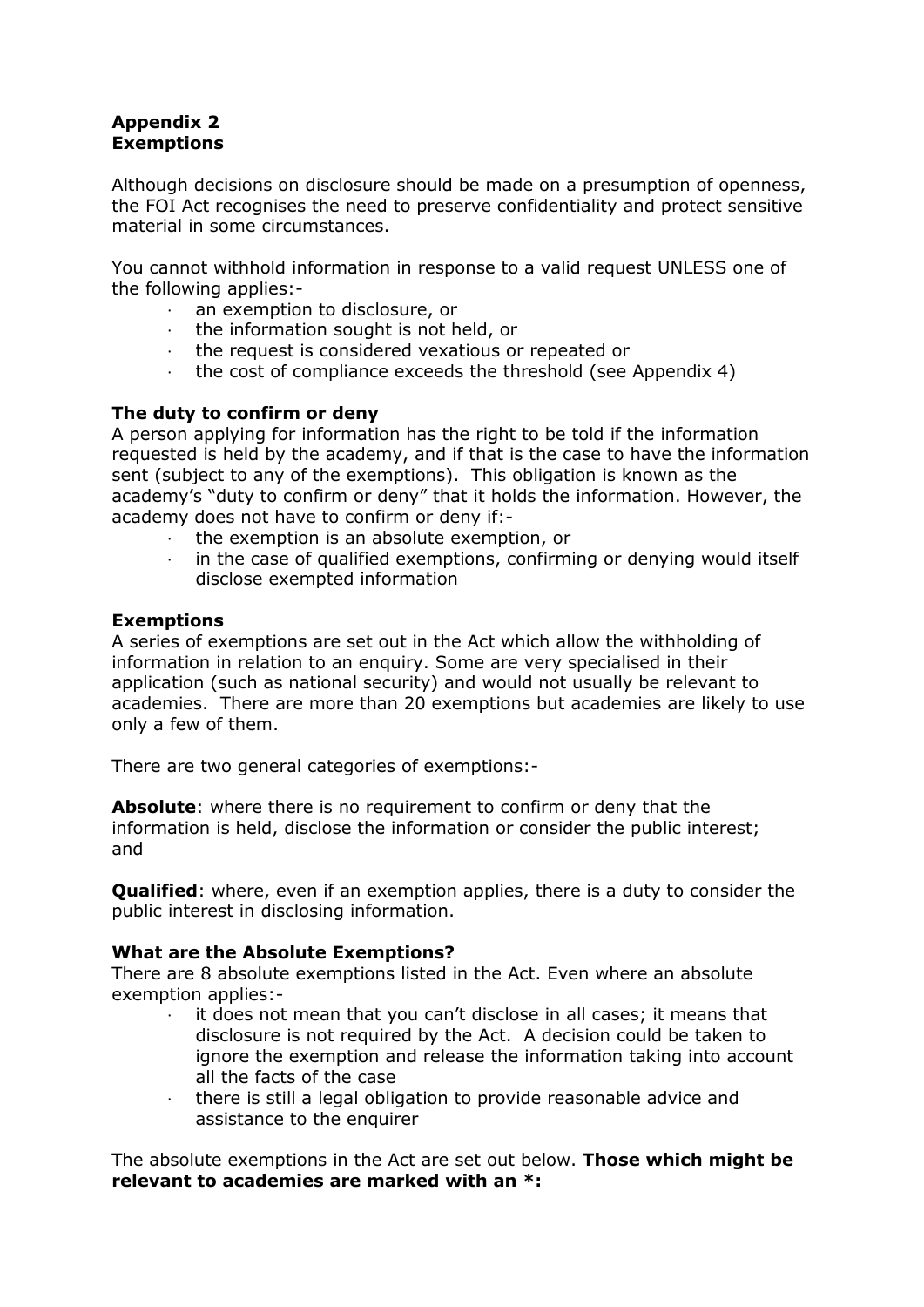**Information accessible to the enquirer by other means\*** (Section 21) If information is reasonably accessible to the applicant by a route other than the Act, it is exempt information. This is the case even if the enquirer would have to pay for the information under that alternative route. This exemption includes cases where you are required to give information under other legislation, or where the information is available via the Publication Scheme.

**Information dealing with security matters** (Section 23) (see also qualified exemption under Section 24 on national security) This applies to information directly or indirectly supplied by, or relating to, bodies dealing with security matters such as GCHQ, MI5, MI6, Special Forces and the National Criminal Intelligence Service.

**Court records** (Section 32) – (see also the qualified exemption under Section 30 concerning investigations and proceedings conducted by public authorities). This applies to information related to proceedings in a court or tribunal or served on a public authority for the purposes of proceedings.

#### **Parliamentary Privilege** (Section 34)

This exempts information if it is required for the purpose of avoiding an infringement of the Parliamentary privilege. Parliamentary privilege is an immunity whereby MPs cannot be prosecuted for sedition or sued for libel or slander over anything said during proceedings in the House.

**Prejudice to the effective conduct of public affairs** (Section 36) – see also the qualified exemption part of Section 36. This relates to the maintenance of the collective responsibility of Ministers.

**Personal information\*** (Section 40) - see also the qualified exemption part of Section 40. Where enquirers ask to see information about themselves, this is exempt under the Act because it is covered by the Data Protection Act. Consult your existing academy Data Protection guidance.

#### **Information provided in confidence**\* (Section 41)

This relates to information obtained from a person if its disclosure would constitute a breach of confidence actionable in law by that, or another, person.

#### **Prohibitions on disclosure\*** (Section 44)

Information is exempt where its disclosure is prohibited under any other legislation by order of a court or where it would constitute a contempt of court or where it is incompatible with any EC obligation.

#### **What are the Qualified Exemptions?**

With qualified exemptions, even if it is decided that an exemption applies, there is a duty to consider the public interest in confirming or denying that the information exists and in disclosing information. Guidance on carrying out the public interest test is at Annex C. The qualified exemptions in the Act are set out below. **Those which might be relevant to academies are marked with an \*:**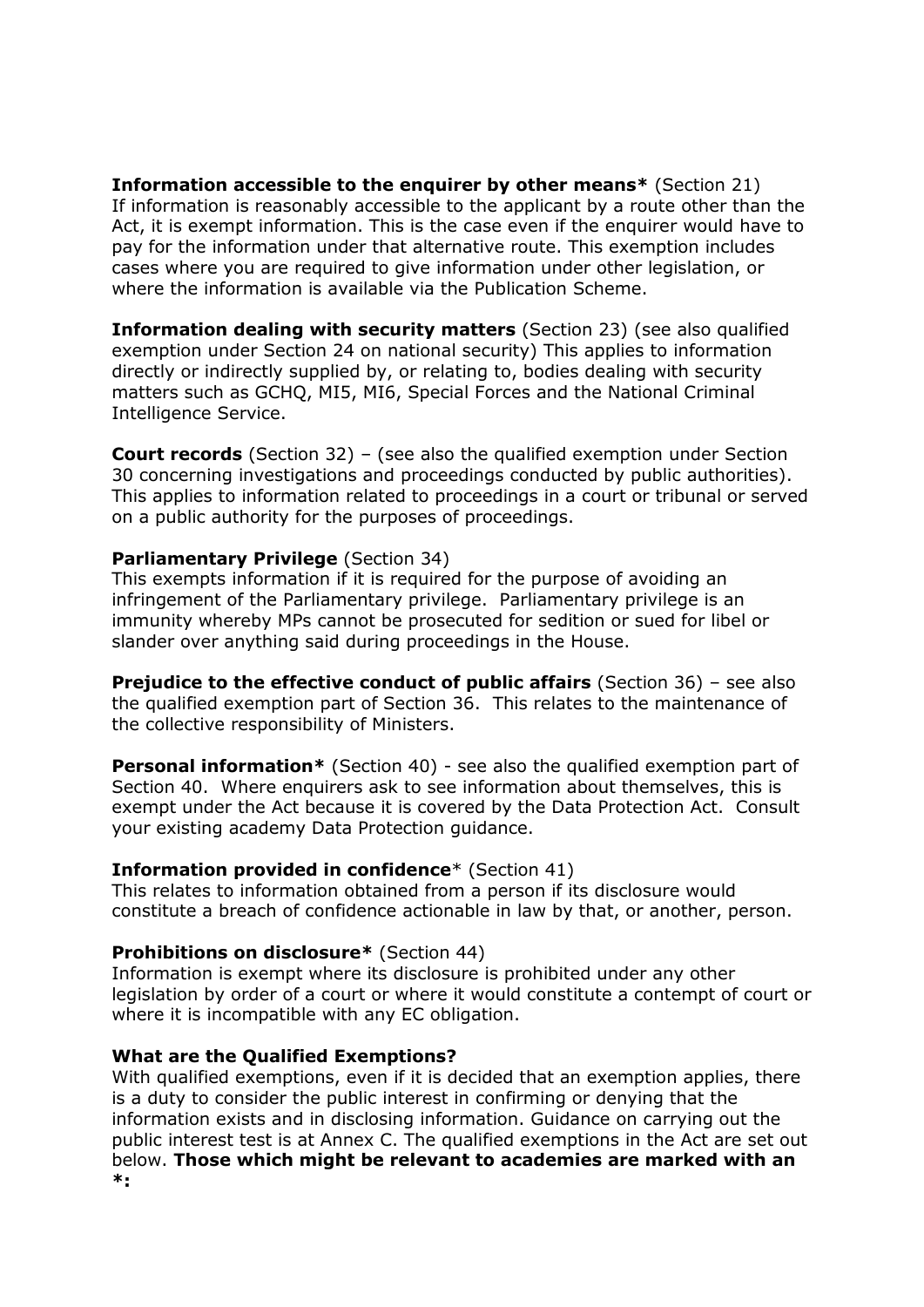#### **Information intended for future publication\*** (Section 22)

If at the time the request was made, information is held with a view to publication, then it is exempt from disclosure if it is reasonable that it should not be disclosed until the intended date of publication. This could apply for instance to statistics published at set intervals, for example annually or where information is incomplete and it would be inappropriate to publish prematurely. Remember, you still have a legal duty to provide reasonable advice and assistance.

**National security** (Section 24) (see also absolute exemption 23) Information is exempt for the purposes of safeguarding national security.

#### **Defence** (Section 26)

Information is exempt if its disclosure would prejudice the defence of the UK.

#### **International relations** (Section 27)

Information is exempt if its disclosure would or would be likely to, prejudice relations between the UK and any other state, international organisation.

#### **Relations within UK** (Section 28)

Information is exempt if its disclosure would or would be likely to, prejudice relations between any administration in the UK i.e. the Government, Scottish Administration, Northern Ireland Assembly, or National Assembly of Wales.

#### **The economy** (Section 29)

Note the following:-

- · the intended publication does not have to be by the academy, it can be by another person or body on behalf of the academy;
- · the date of publication does not have to be known, it could be at some future date (although it is recommended that some idea of a likely date is given);
- the duty to confirm or deny does not apply if to do so would involve the disclosure of any of the relevant information.

Information is exempt if its disclosure would, or would be likely to; prejudice the economic or financial interests of the UK

## **Investigations and proceedings conducted by public authorities\*** (Section

30) Information is exempt if it has at any time been held by the academy for the purposes of criminal investigations or proceedings, such as determining whether a person should be charged with an offence or whether a charged person is guilty, or investigations which may lead to a decision to institute criminal proceedings. The duty to confirm or deny does not apply to such information.

#### **Law enforcement\*** (Section 31)

Information which is not exempt under Section 30 Investigations and Proceedings, may be exempt under this exemption in the event that disclosure would, or would be likely to, prejudice the following among others:-

- · the prevention or detection of crime;
- $\cdot$  the apprehension or prosecution of offenders;<br> $\cdot$  the administration of justice:
- the administration of justice;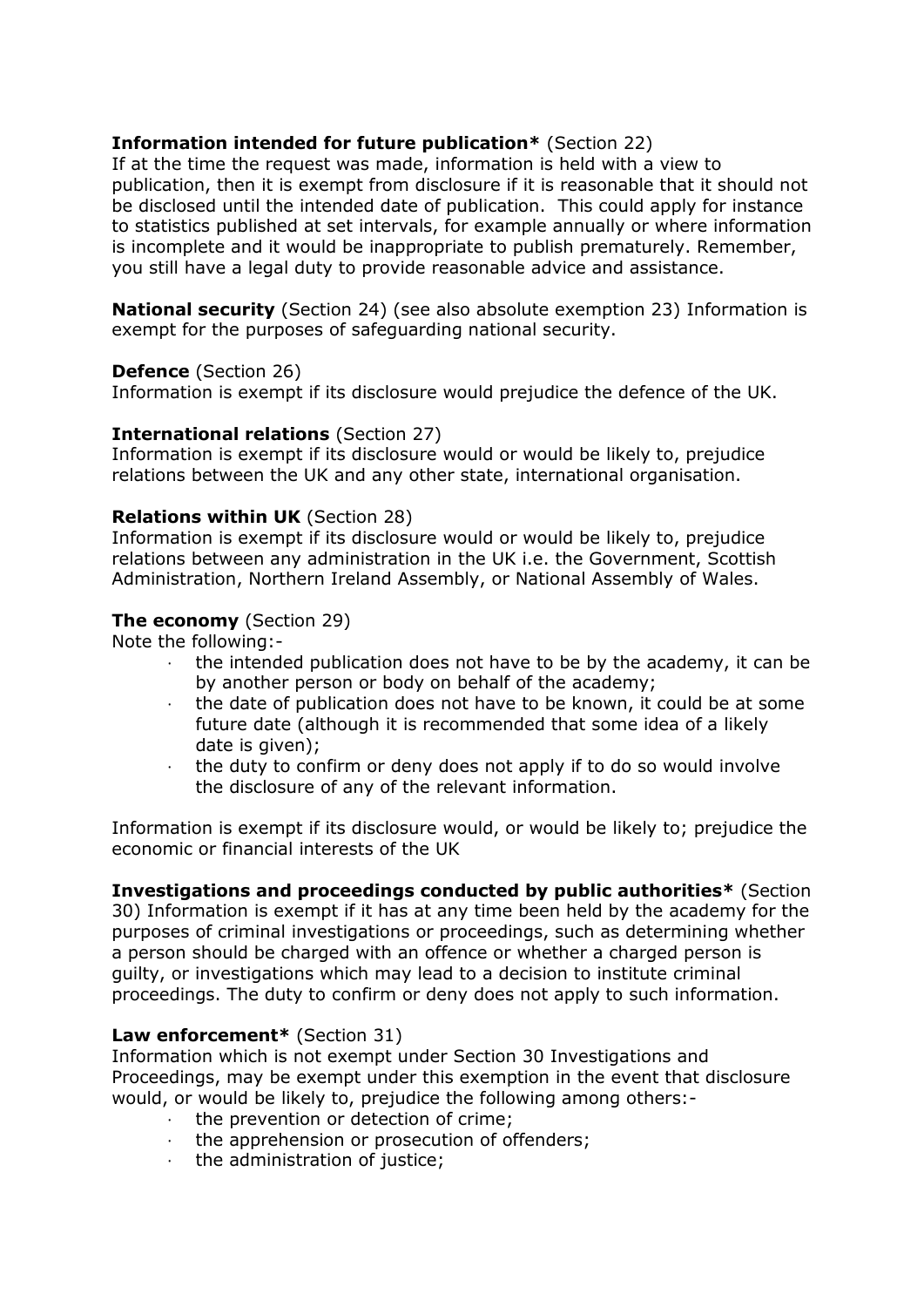- · the exercise of functions such as ascertaining if a person has broken the law, is responsible for improper conduct, whether circumstances justify regulatory action, ascertaining a person's fitness or competence in relation to their profession, ascertaining the cause of an accident or protecting or recovering charities or its properties;
- any civil proceedings brought by or on behalf of the academy which arise out of an investigation carried out for any of the purposes mentioned above. The duty to confirm or deny does not arise where prejudice would result to any of these matters.

#### **Audit Functions** (Section 33)

Information is exempt if its disclosure would, or would be likely to, prejudice the exercise of an authority's functions in relation to the audit of the accounts of other public authorities. It does not apply to internal audit reports.

#### **Formulation of government policy** (Section 35)

Information held is exempt information if it relates to the formulation or development of government policy, ministerial communications, advice by Law Officers (e.g. Attorney General) and the operation of any Ministerial private office

**Prejudice to the conduct of public affairs** (Section 36) (excluding matters covered by the absolute exemption part of Section 36) Information likely to prejudice the maintenance of the convention of the collective responsibility of Ministers or likely to inhibit the free and frank provision of advice or exchange of views.

#### **Communications with the Queen\*** (Section 37)

Information is exempt if it relates to communications with the Queen, the Royal Family or Royal Household or if it relates to the award of honours. The duty to confirm or deny does not arise where this exemption applies.

#### **Health and Safety\*** (Section 38)

Information is exempt if its disclosure would or would be likely to endanger the safety or physical or mental health of any individual. The duty to confirm or deny does not arise where prejudice would result.

#### **Environmental information\*** (Section 39)

Information is exempt under FOI where it is covered by the Environmental Information Regulations. Environmental information can cover information relating to: air, water, land, natural sites, built environment, flora and fauna, and health. It also covers all information relating to decisions or activities affecting any of these.

**Personal information**\* (Section 40) – see also the absolute exemption part of Section 40 Where an individual seeks information about themselves Data Protection Act powers and duties apply.

Where the information concerns a third party, it is exempt if its disclosure would contravene the Data Protection Act, or the data protection principles; or if the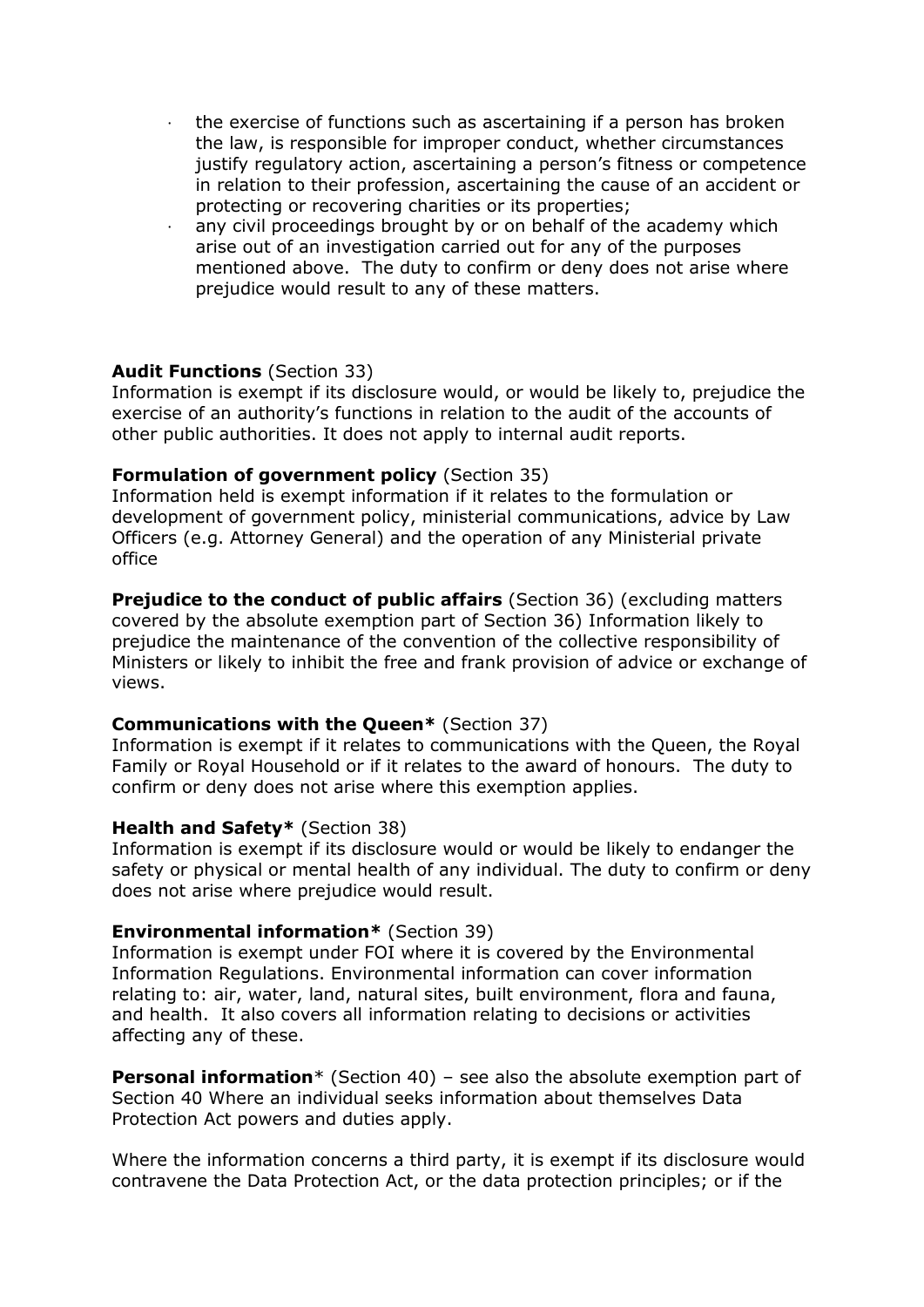person to whom the information relates would not have a right of access to it because it falls under one of the exemptions to the Data Protection Act. The duty to confirm or deny does not arise in relation to this information if doing so would be incompatible with any of the above.

#### **Legal professional privilege\*** (Section 42)

Legal professional privilege covers any advice given by legal advisers, solicitors and barristers especially with regard to potential litigation – this would not cover general advice such as advising on this guide. Generally such information will be privileged. An academy wishing to disclose the information will need to seek consent from the provider of the advice. This exemption covers all such information where a claim to legal professional privilege can be maintained in legal proceedings. The duty to confirm or deny does not arise where to do so would involve the disclosure of such information.

#### **Commercial interests\*** (Section 43)

Information is exempt if it constitutes a trade secret or would be likely to prejudice the commercial interests of any person or body (including the academy).

#### **Protective Markings and Applying Exemptions**

When considering if an exemption to disclosure should apply, bear in mind that the presence of a protective marking (Restricted, Confidential or Secret, with or without descriptors such as Staff, Management, Commercial etc.) does not constitute an exemption and is not in itself sufficient grounds on which to prevent disclosure. Each case must be considered on its merits.

#### **Timing**

Where information has previously been withheld, it must not be assumed that any subsequent requests for the same information will also be refused. Sensitivity of information decreases with age and the impact of any disclosure will be different depending on when the request is received. Therefore, for each request, it will be necessary to consider the harm that could result at the time of the request and, while taking into account any previous exemption applications, each case should be considered separately.

#### **Next steps**

In all cases, before writing to the enquirer, the person given responsibility for FOI by the governing body will need to ensure that the case has been properly considered, and that the reasons for refusal, or public interest test refusal, are sound.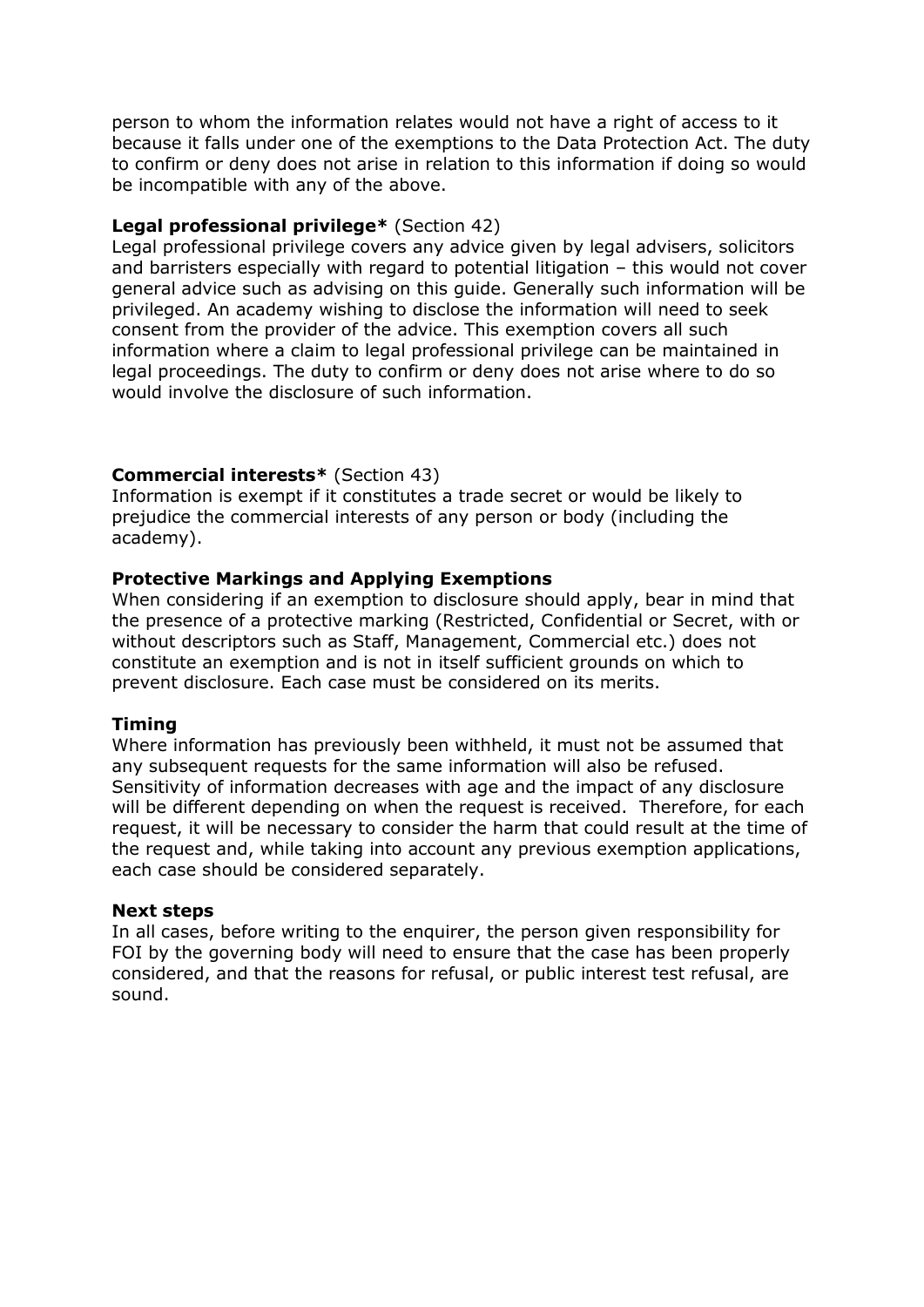## **Appendix 3 Applying the Public Interest Test**

#### **Background**

Having established that a qualified exemption(s) definitely applies to a particular case, you must then carry out a public interest test to identify if the public interest in applying the exemption outweighs the public interest in disclosing it. Therefore, unless it is in the public interest to withhold the information, it has to be released. Although precedent and a developed case law will play a part, individual circumstances will vary and each case will need to be considered on its own merits.

#### **Carrying out the test**

It is worth noting that what is in the public interest is not necessarily the same as that which may be of interest to the public. It may be irrelevant that a matter may be the subject of public curiosity. In most cases it will be relatively straightforward to decide where the balance of the public interest in disclosure lies. However, there will inevitably be cases where the decision is a difficult one. Applying such a test depends to a high degree on objective judgement and a basic knowledge of the subject matter and its wider impact in the academy and possibly wider. Factors that might be taken into account when weighing the public interest include:-

| <b>For Disclosure</b>                                                                                                                                                                 | <b>Against Disclosure</b>                                                                                                                                  |
|---------------------------------------------------------------------------------------------------------------------------------------------------------------------------------------|------------------------------------------------------------------------------------------------------------------------------------------------------------|
| Is disclosure likely to increase access<br>to information held by the academy?                                                                                                        | Is disclosure likely to distort public<br>reporting or be misleading because it<br>is incomplete?                                                          |
| Is disclosure likely to give the reasons<br>for a decision or allow individuals to<br>understand decisions affecting their<br>lives or assist them in challenging<br>these decisions? | Is premature disclosure likely to<br>prejudice fair scrutiny, or release<br>sensitive issues still on the internal<br>agenda or evolving?                  |
| Is disclosure likely to improve the<br>accountability and transparency of the<br>academy in the use of public funds<br>and help to show that it obtains value<br>for money?           | Is disclosure likely to cause<br>unnecessary public alarm or<br>confusion?                                                                                 |
| Is disclosure likely to contribute to<br>public debate and assist the<br>understanding of existing or proposed<br>policy?                                                             | Is disclosure likely to seriously<br>jeopardise the academy's legal or<br>contractual position?                                                            |
| Is disclosure likely to increase public<br>participation in decision making?                                                                                                          | Is disclosure likely to infringe upon<br>other legislation e.g. Data Protection<br>Act?                                                                    |
| Is disclosure likely to increase public<br>participation in the political processes<br>in general?                                                                                    | Is disclosure likely to create a<br>controversial precedent on the release<br>of information or impair our ability to<br>obtain information in the future? |
| Is disclosure likely to bring to light<br>information affecting public safety?                                                                                                        | Is disclosure likely to adversely affect<br>the academy's proper functioning and                                                                           |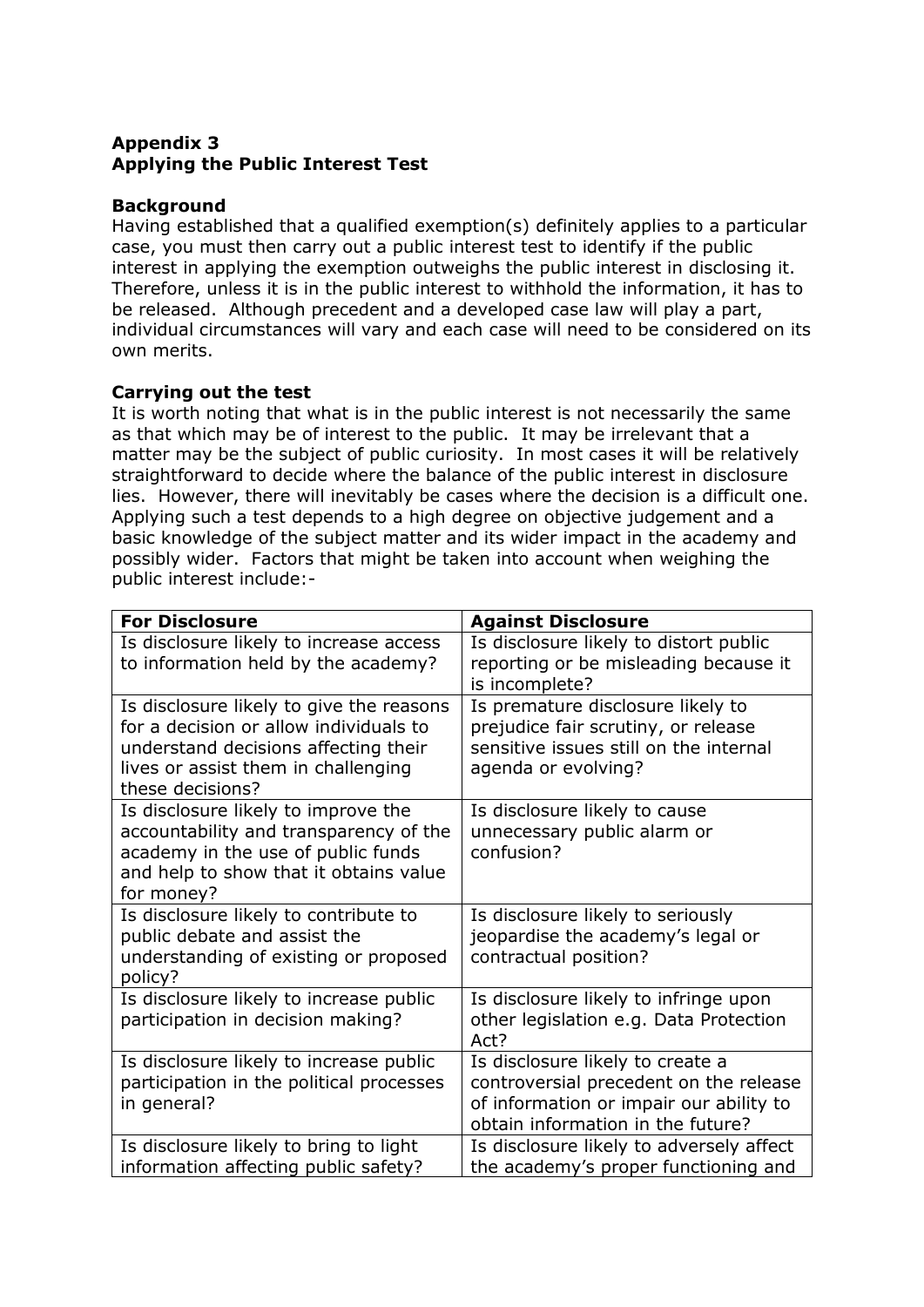|                                                                   | discourage openness in expressing<br>opinions?                                                                                                                       |
|-------------------------------------------------------------------|----------------------------------------------------------------------------------------------------------------------------------------------------------------------|
| Is disclosure likely to reduce further<br>enquiries on the topic? | If a large amount of information on<br>the topic has already been made<br>available, would further disclosure<br>shed any more light or serve any<br>useful purpose? |

Note also that:

- potential or actual embarrassment to, or loss of confidence in, the academy, staff, governors or trustees is NOT a valid factor;
- · the fact that the information is technical, complex to understand and may be misunderstood may not of itself be a reason to withhold information;
- · the potential harm of releasing information will reduce over time and should be considered at the time the request is made rather than by reference to when the relevant decision was originally taken;
- $\cdot$  the balance of the public interest in disclosure cannot always be decided on the basis of whether the disclosure of particular information would cause harm, but on certain higher order considerations such as the need to preserve confidentiality of internal discussions;
- a decision not to release information may be perverse i.e. would a decision to withhold information because it is not in the public interest to release it, itself result in harm to public safety, the environment or a third party?

You will need to record the answers to these questions and the reasons for those answers. Deciding on the public interest is not simply a matter of adding up the number of relevant factors on each side. You need to decide how important each factor is in the circumstances and go on to make an overall assessment.

#### **For Disclosure**

Where the balance of the public interest lies in disclosure, the enquiry should be dealt with and the information required should be made available. Where the factors are equally-balanced, the decision should usually favour disclosure (but see 3rd bullet point above).

#### **Public Interest test**

After carrying out the public interest test if it is decided that the exemption should still apply, proceed to reply to the request. There will be occasions when it has been decided that a qualified exemption applies but consideration of the public interest test may take longer. In such a case, you must contact the enquirer within 20 working days stating that a particular exemption applies, but including an estimate of the date by which a decision on the public interest test will be made. This should be within a "reasonable" time – in practice, it is recommended this decision is made and communicated within the 20 days but where not possible it is suggested that no more than 10 working days beyond the 20 days should be allowed.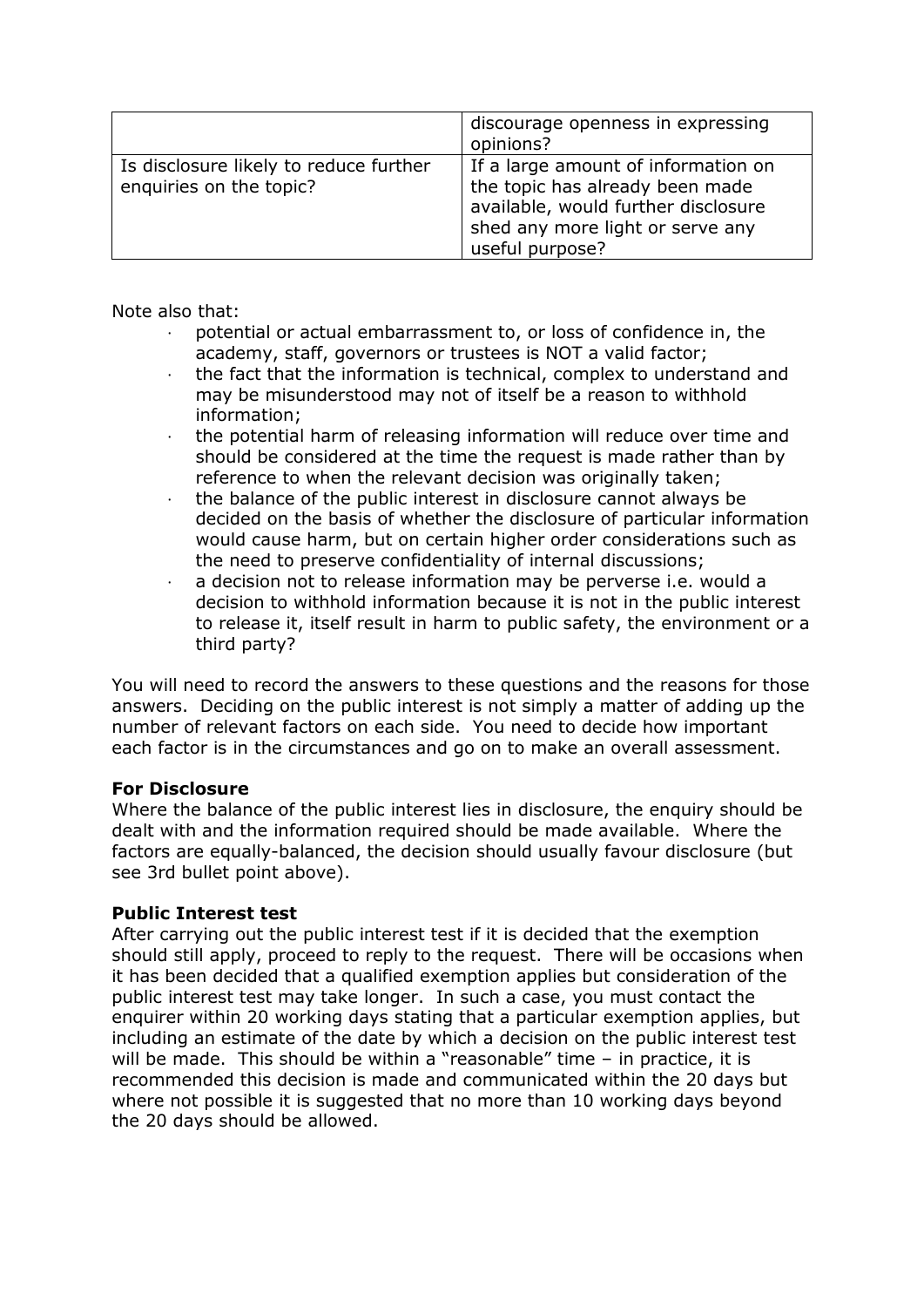## **Appendix 4**

## **Charging**

*Important: Different charges apply for requests under the Data Protection Act and these are in turn quite different from charging under the DPA and EIR.*

#### **May I charge a fee?**

FOI does not require charges to be made but academies have discretion to charge applicants a fee in accordance with the Fees Regulations [http://www.legislation.gov.uk/uksi/2004/3244/contents/made](http://www.nancledra.cornwall.sch.uk/)

#### **What steps should be taken in considering whether to charge?**

Step 1. Is the information exempt for the purposes of the FoI Act? If information is exempt, then fees do not apply. You may not know if information is exempt until it has been located and checked. However, there are many instances, for example information in your publication scheme, when it is automatically exempt. If you wish to charge for information in your publication scheme, this should be made clear in the scheme itself. The academy would need to contact the enquirer to inform them that the information is exempt, and how to obtain it.

Step 2. Do you wish to calculate whether the cost of the request would exceed the appropriate limit (currently £450)? In many cases, it will be obvious that the request would cost less than the appropriate limit, so there would be little point in making the calculation.

Step 3. Calculate the appropriate limit. Staff costs are calculated at £25 per hour. When calculating whether the limit is exceeded, academies can take account of the costs of determining whether the information is held, locating and retrieving the information, and extracting the information from other documents. They cannot take account of the costs involved with considering whether information is exempt under the Act.

Step 4. Requests costing less than the limit. If a request would cost less than the limit, academies can only charge for the cost of informing the applicant whether the information is held, and communicating the information to the applicant (e.g. photocopying, printing and postage costs)

Step 5. Requests exceeding the limit. If a request would cost more than the limit, the academy can turn the request down, answer and charge a fee, or answer and waive the fee. If you choose to comply with a request where the estimated cost exceeds the threshold you should calculate the charge as outlined in Step 3, plus the costs of informing the applicant whether the information is held, and communicating the information to them (e.g. printing and postage costs)

Step 6. For all requests, academies should have regard to the duty to provide advice and assistance to applicants. If planning to turn down a request for cost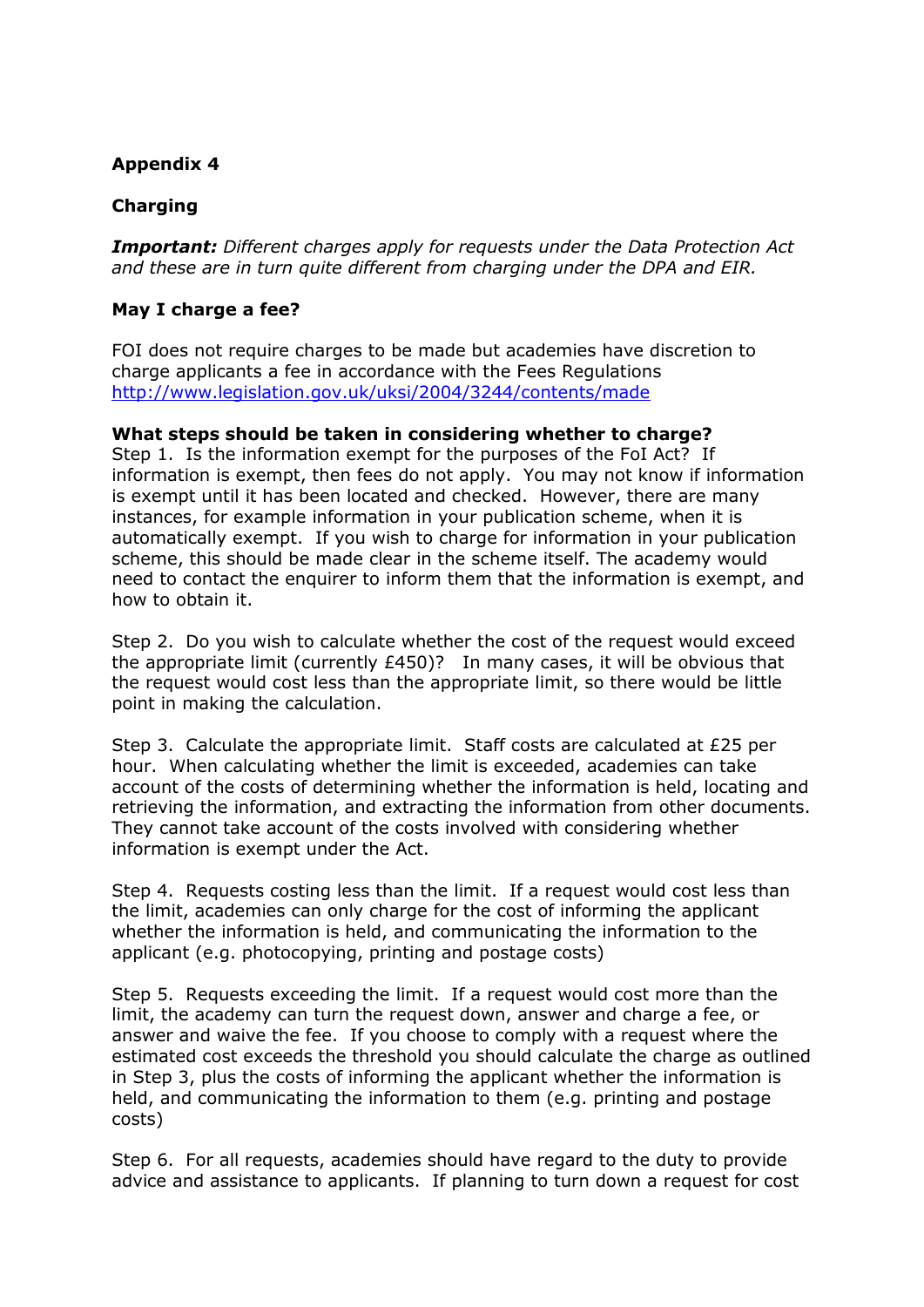reasons, or charge a high fee, you should contact the applicant in advance to discuss whether they would prefer the scope of the request to be modified so that, for example, it would cost less than the appropriate limit.

#### **May I aggregate the costs where there are multiple requests?**

Where two or more requests are made to the academy by different people who appear to be acting together or as part of a campaign the estimated cost of complying with any of the requests is to be taken to be the estimated total cost of complying with them all, provided that:

- the two or more requests referred to in that section are for information which is on the same subject matter or is otherwise related;
- the last of the requests is received by the academy before the twentieth working day following the date of receipt of the first of the requests; and
- · it appears to the academy that the requests have been made in an attempt to ensure that the prescribed costs of complying separately with each request would not exceed the appropriate limit.

If you get multiple requests for the same information, it is good practice to include the information in your publication scheme.

#### **How will the Trust or academy inform the applicant of the fee?**

Where the academy intends to charge a fee for complying with a request for information then the academy must give the person requesting the information notice in writing (the "fees notice") stating that a fee of the amount specified in the notice is to be charged for complying.

Where a fees notice has been given to the person making the request, you do not need to comply with the request unless the fee is paid within three months of the notice being received**.**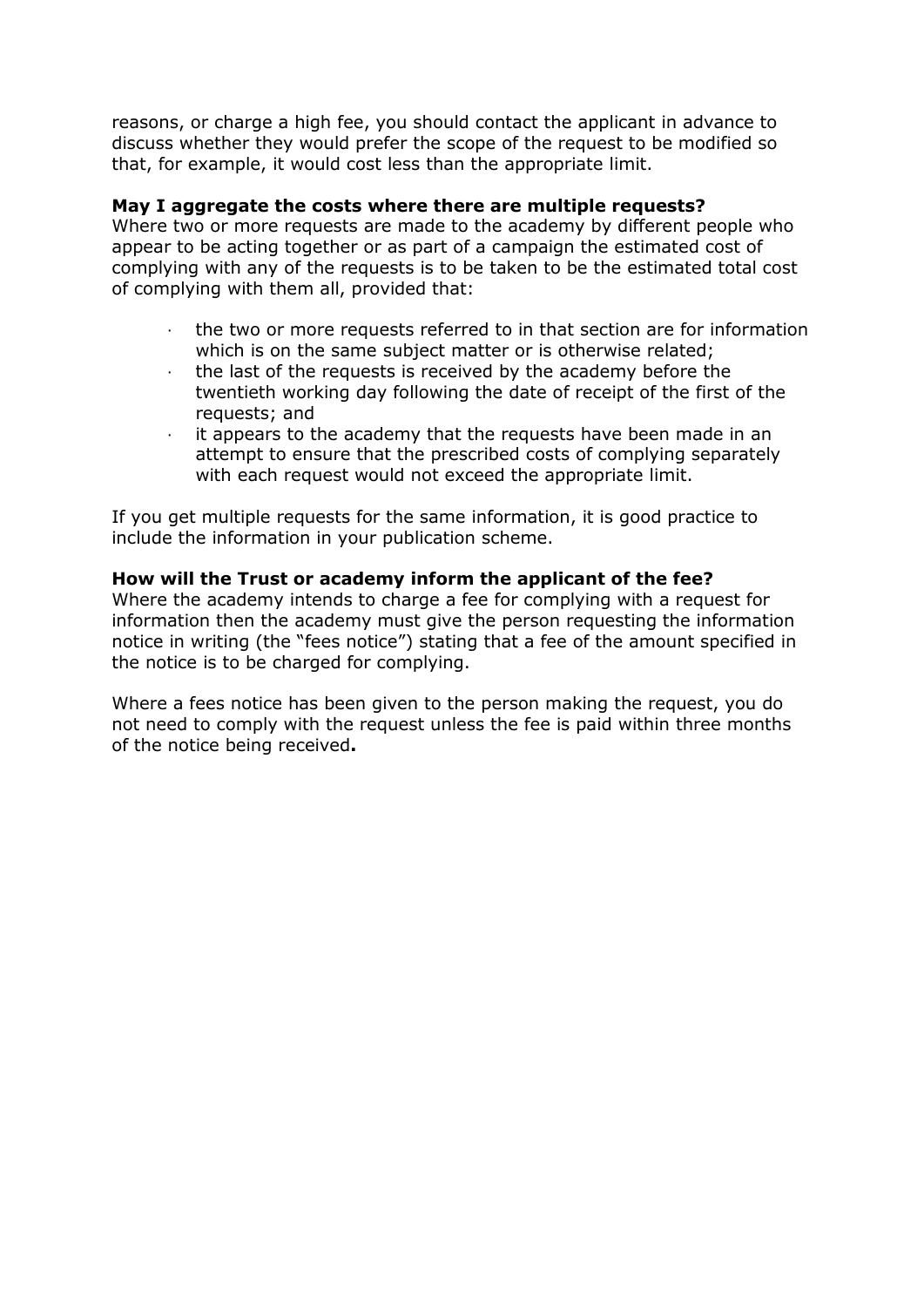## **Appendix 5**

## **Standard Letters**

## **5.1 To inform the enquirer the academy does not hold the requested information.**

Thank you for your request for information received on (insert date).

We have conducted a thorough search of our records and unfortunately we are unable to locate the information you requested. This may be because the school has never held this information or that the information is older than the statutory requirements for retention and has been legally destroyed in accordance with our retention schedules.

If you have any comments relating to how your request has been handled by our school, please contact **{Name and address of contact for complaints procedure}**.

#### **5.2 To inform the enquirer you are transferring the request to another public body**

Thank you for your request for information, received on xxx. To the best of our knowledge the requested information is not held within the school. However, we believe that **{Name and address of organisation}** may hold the information you require.

If you have any comments relating to how your request has been handled by our school, please contact **{Name and address of contact for complaints procedure}**.

#### **5.3 To seek clarification of a request**

Thank you for your request for information received on XX. From the information described, we have been unable to identify the information you require.

Could you please give us more information relating to: **{Include specific information you require, try to ensure that terms that may be unfamiliar to the requestor are explained}**.

The Freedom of Information Act 2000 requires that we deal with requests such as this within 20 working days. We are not required to include any time whilst waiting for clarification of a request. We will endeavour to proceed with your request as soon as you supply the information required. If we have not received a reply within three months we will treat this request as cancelled.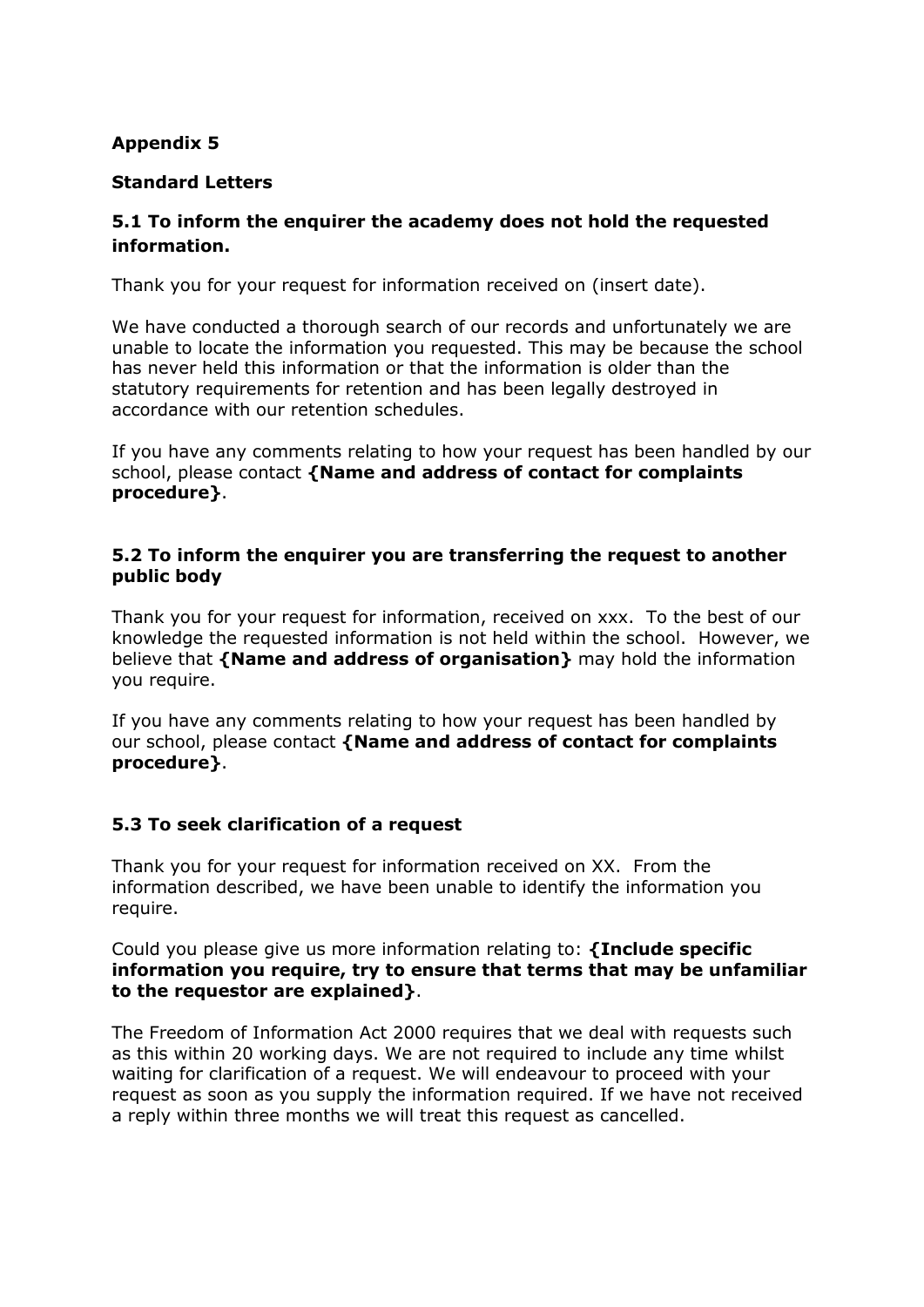If you have any comments relating to how your request has been handled by our school, please contact **{Name and address of contact for complaints procedure}**.

#### **5.4 To inform the enquirer that the information they want is already publicly available**

Thank you for your request for information, received on (insert date) .

The information which you requested is already available to the public via our school publication scheme, which is available from the school office or on our website **{website address}**.

If you have any comments relating to how your request has been handled by our school, please contact **{Name and address of contact for complaints procedure}**.

#### **5.5 To inform an enquirer of any charges to be made for complying with their request**

Thank you for your request for information received on (insert date). It is estimated that the time to find this information will be XX hours. The cost of this search will exceed the statutory ceiling of £450.00 for free searching time allowed under the Freedom of Information Act 2000 (The Freedom of Information and Data Protection (Appropriate Limit and Fees) Regulations 2004).

To proceed with your request we will require a fee of £ **{supply details of local address and payment details}**. We will continue with the search on receipt of payment, however if we have not received a reply within three months we will cancel the request.

Altering the request by narrowing it down may mean that the fee may be lessened or not charged at all. Please contact us again if you can narrow down your request, for instance we may be able to provide you with information on [ ]

If you have any comments relating to how your request has been handled by our school, please contact **{Name and address of contact for complaints procedure}**.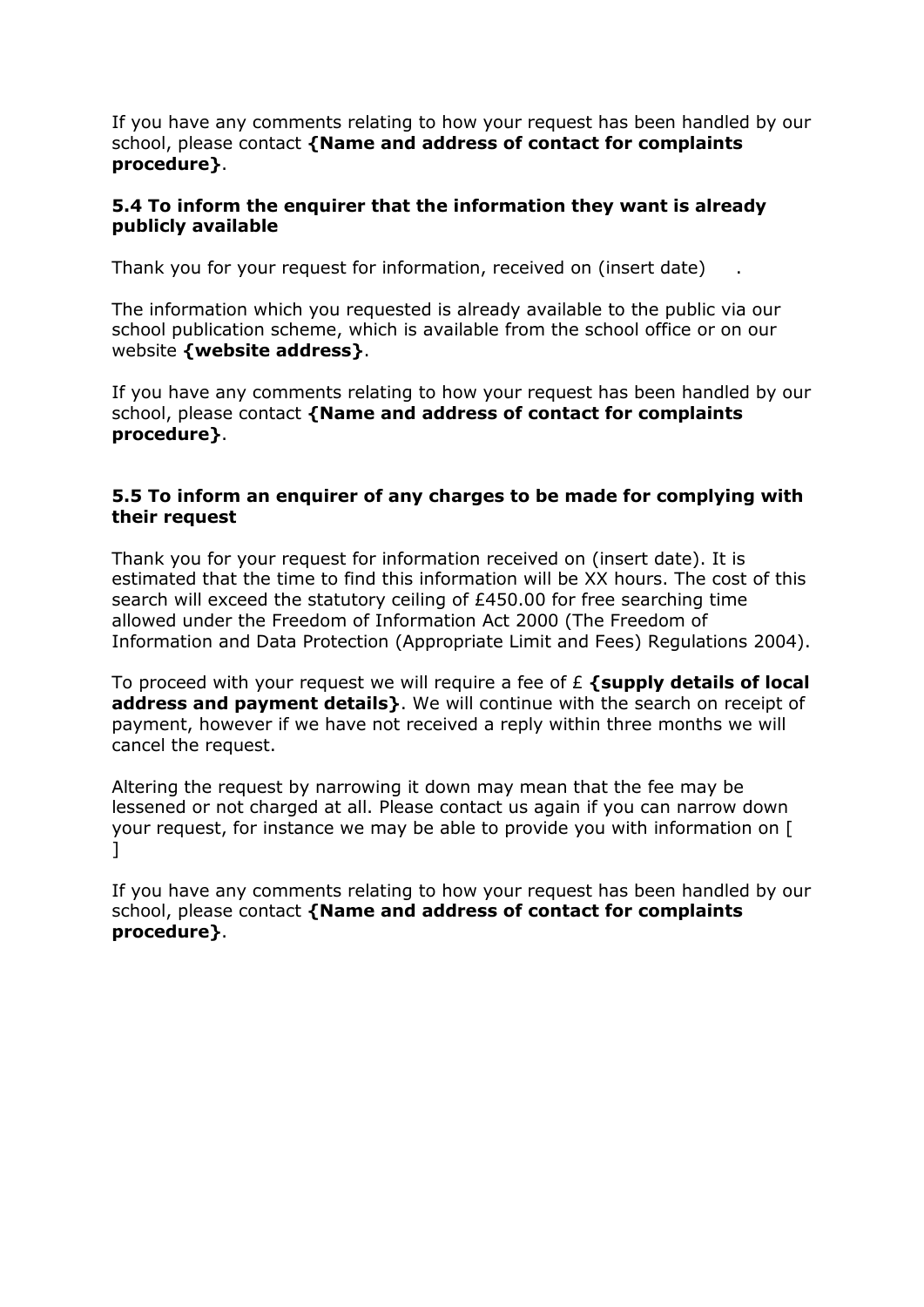#### **Appendix 6 Individual School contact information**

Alverton CP School Toltuff Crescent Alverton Penzance TR18 4QD Tel: 01736 364087 Email: [head@alverton.cornwall.sch.uk](mailto:head@alverton.cornwall.sch.uk) Website: [http://www.alverton.org.uk/website](mailto:head@perranporth.cornwall.sch.uk)

Berrycoombe School, Berrycoombe Vale, Bodmin PL31 2PH Tel: 0120874969 email: [head@berrycoombe.cornwall.co.uk](mailto:head@berrycoombe.cornwall.co.uk) Website: http://www.berrycoombe.cornwall.sch.uk

Blackwater School North Hill Blackwater Truro TR4 8ES Tel: 01872 560570 Email: [head@blackwater.cornwall.sch.uk](mailto:head@blackwater.cornwall.sch.uk) Website: [http://www.blackwater.cornwall.sch.uk/](mailto:head@pendeen.cornwall.sch.uk)

Bodriggy Academy, Humphrey Davy Lane, Hayle TR27 4DR [Tel:01736752808](tel:01736752808) Email: head@bodriggy.cornwall.sch.uk Website:<http://www.bodriggyacademy.info/>

Cape Cornwall School Cape Cornwall Road, St Just, Penzance TR197JX Tel: 01736788501 Email: [head@cape.cornwall.sch.uk](mailto:head@cape.cornwall.sch.uk) Website: [http://www.cape.cornwall.sch.uk](http://www.cape.cornwall.sch.uk/)

Cardinham School, Cardinham Bodmin PL30 4BN Tel: 01208821326 Email: [head@cardinham.cornwall.sch.uk](mailto:head@cardinham.cornwall.sch.uk) Website: http://cardinhamschool.co.uk

Chacewater School Church Hill Chacewater TR4 8PZ Tel: 01872 560302 Email: [head@chacewaterschool.co.uk](mailto:head@chacewaterschool.co.uk) Website:<http://www.chacewater.cornwall.sch.uk/website>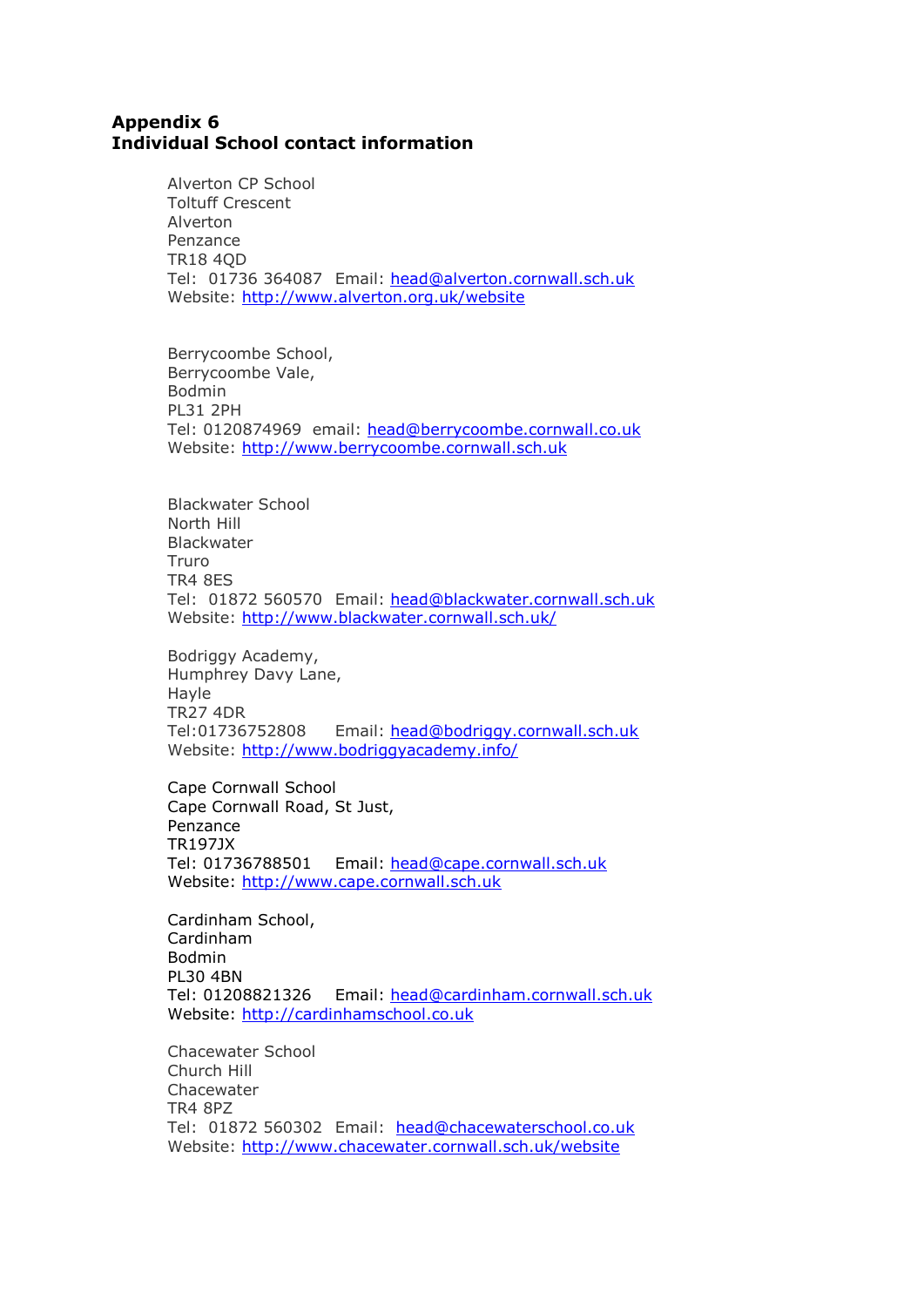Gulval School, School Lane, Penzance TR18 3BJ Tel: 01736364747 Email: [pbaker@gulvalschool.org.uk](mailto:pbaker@gulvalschool.org.uk) Website: https://gulvalschool.org.uk

Hayle Academy 3 High Lanes Hayle TR27 4DN Tel: 01736 753009 Email: [simon.horner@hayleacademy.net](mailto:head@st-erth.cornwall.sch.uk) Website: https://hayleacademy.net

Kehelland School Kehelland Camborne TR14 0DA Tel: 01209 713928 Email: [head@kehelland.cornwall.sch.uk](http://www.legislation.gov.uk/uksi/2004/3244/contents/made) Website: [http://www.kehellandschool.co.uk/](mailto:head@pensans.cornwall.sch.uk)

Kennall Vale School Park Crescent Ponsanooth TR3 7HY Tel: 01872 863672 Email: [head@kennall-vale.cornwall.sch.uk](mailto:head@kennall-vale.cornwall.sch.uk) Website: [http://www.kennall-vale.cornwall.sch.uk/](http://www.st-erth.cornwall.sch.uk/website)

Lanivet School, Honeys Hill, Lanivet, Bodmin PL30 5HE [Tel:01208831417](tel:01208831417) Email: head@lanivet.cornwall.sch.uk Website: http://www.lanivet.cornwall.sch.uk

Mithian School Buckshead St Agnes Truro TR5 0XW Tel: 01872 552711 Email: [head@mithian.cornwall.sch.uk](http://www.kehellandschool.co.uk/) Website: <http://www.mithian.cornwall.sch.uk/website>

Mousehole School Foxes Lane Mousehole Penzance TR19 6QQ Tel: 01736 731427 Email: [head@mousehole.cornwall.sch.uk](http://www.stjustprimary.org.uk/) Website:<http://www.mousehole.cornwall.sch.uk/website>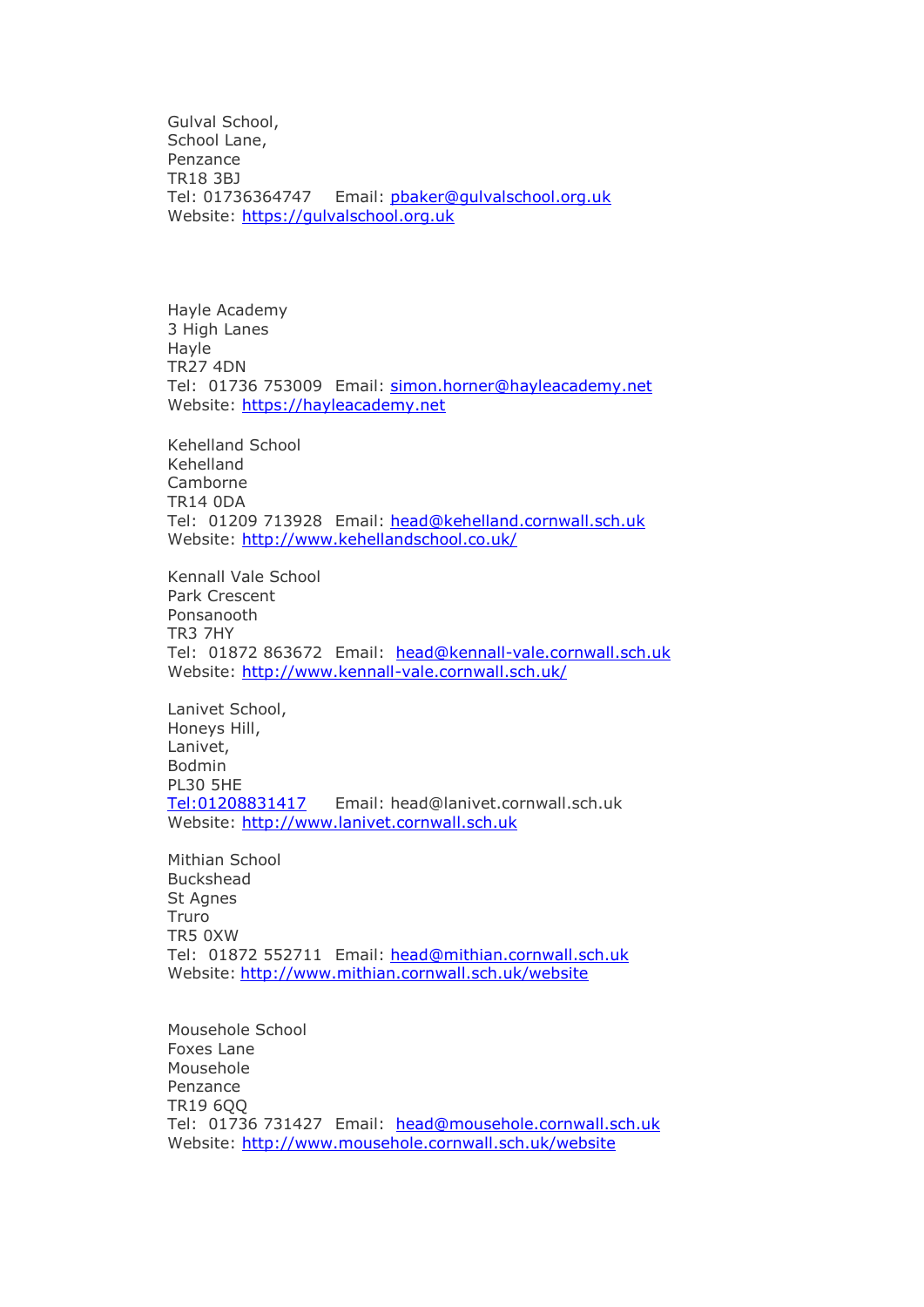Nancledra School **Nancledra** Penzance TR20 8NB Tel: 01736 740409 Email: [head@nancledra.cornwall.sch.uk](http://www.irms.org.uk/resources/information-guides/199-rm-toolkit-for-school) Website: [http://www.nancledra.cornwall.sch.uk/](mailto:head@stdennis.academy)

Newlyn School Carne Road Newlyn Penzance TR18 5QA Tel: 01736 363509 Email: [head@newlyn.cornwall.sch.uk](mailto:head@newlyn.cornwall.sch.uk) Website: [http://www.newlynschool.co.uk/website](http://www.blackwater.cornwall.sch.uk/)

Pendeen School Church Road Pendeen Penzance TR19 7SE Tel: 01736 788583 Email: [head@pendeen.cornwall.sch.uk](http://www.perranporth.cornwall.sch.uk/)  Website:<http://www.pendeenschool.com/>

Pensans CP School Madron Road Penzance TR20 8UH Tel: 01736 363627 Email: [head@pensans.cornwall.sch.uk](http://www.alverton.org.uk/website) Website:<http://www.pensansprimary.co.uk/website>

Perranporth School Liskey Hill Perranporth TR6 0EU Tel: 01872 572021 Email: [head@perranporth.cornwall.sch.uk](http://www.kennall-vale.cornwall.sch.uk/) Website: [http://www.perranporth.cornwall.sch.uk/](mailto:head@chacewater.cornwall.sch.uk)

Roche School Fore Street Roche St Austell PL26 8EP Tel: 01726 890323 Email: [head@roche.cornwall.sch.uk](mailto:head@roche.cornwall.sch.uk) Website: [http://www.roche.cornwall.sch.uk/](mailto:Andrew.Martin@hayleacademy.net)

Sennen School Heritage Coast Sennen Penzance TR19 7AW Tel: 01736 871392 Email: [head@sennen.cornwall.sch.uk](mailto:head@sennen.cornwall.sch.uk) Website:<http://www.sennen.cornwall.sch.uk/>